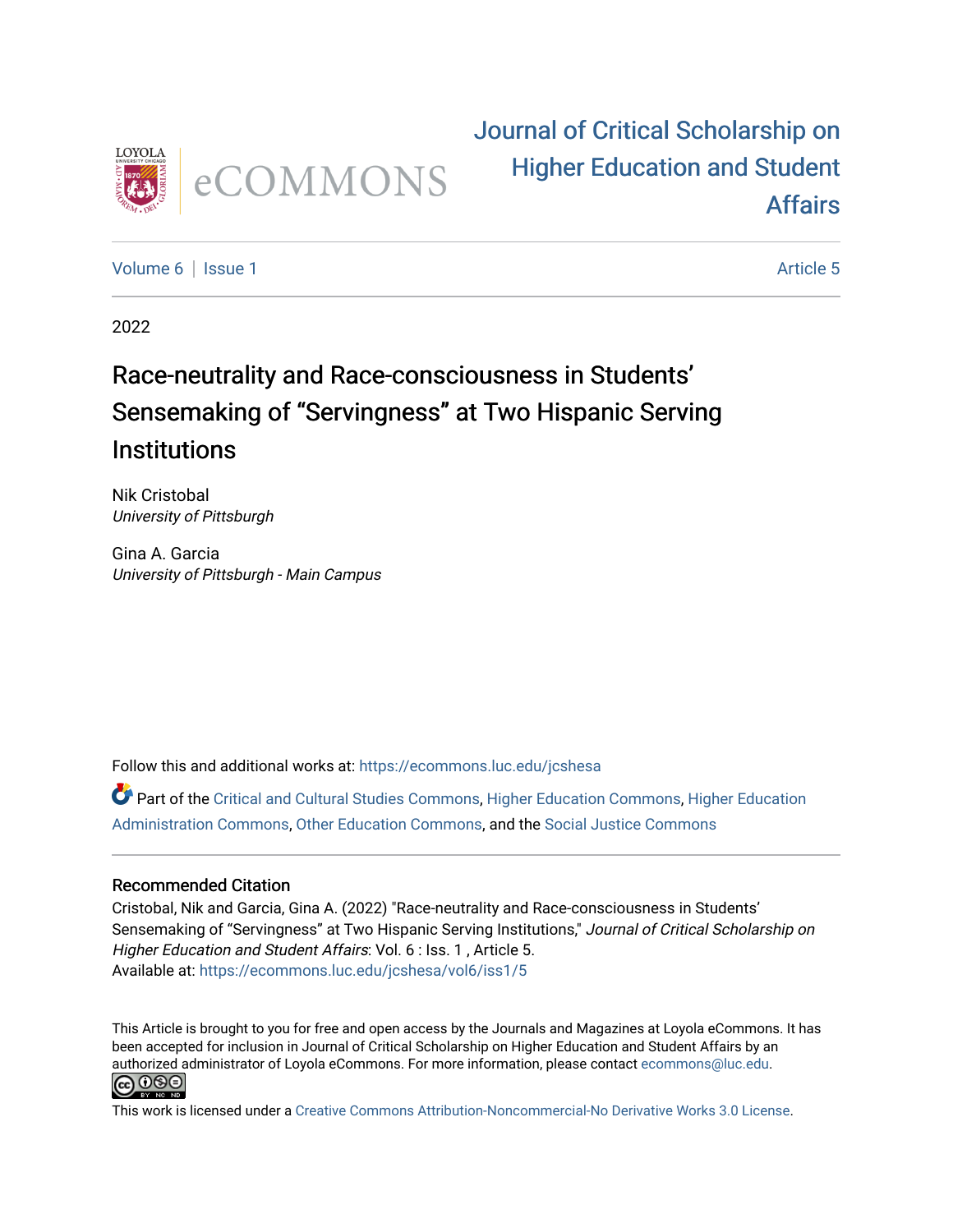

**Volume 6, Issue 1 Journal of Critical Scholarship on Higher Education and Student Affairs**

# **Race-neutrality and Race-consciousness in Students' Sensemaking of "Servingness" at Two Hispanic Serving Institutions**

**Nik Cristobal**, *University of Pittsburgh* **Gina A. Garcia**, *University of Pittsburgh*

**— Abstract —**

Postsecondary institutions that enroll 25% or more Latinxs are eligible for federal designation as Hispanic Serving Institutions (HSIs). Yet, few studies examine how students within HSIs make sense of what it means for an organization to be Latinxserving. Utilizing interviews and focus groups with students at two HSIs in the Midwest, we sought to understand how students make sense of the idea of "servingness." We analyzed differences by students' race and ethnicity within each institution and by institution across the two sites. Data revealed a pattern of language that reflected raceneutrality and race-consciousness, with some differences by students' race and ethnicity and stark differences by institution. We offer implications for research and practice.

Keywords: Hispanic Serving Institutions, Latinx college students, race-neutral, race-conscious, culturally relevant practices

**ISSN 2377-1306**

#### © 2022

All rights reserved for the authors of this study. Journal of Critical Scholarship on Higher Education and Student Affairs is an open access journal and all pages are available for copying and distribution under a Creative Commons Attribution/Non-Commercial/ No Derivative works license. Any authorized work must be properly attributed to the author(s). Work cannot be used for commercial means or changed in any way.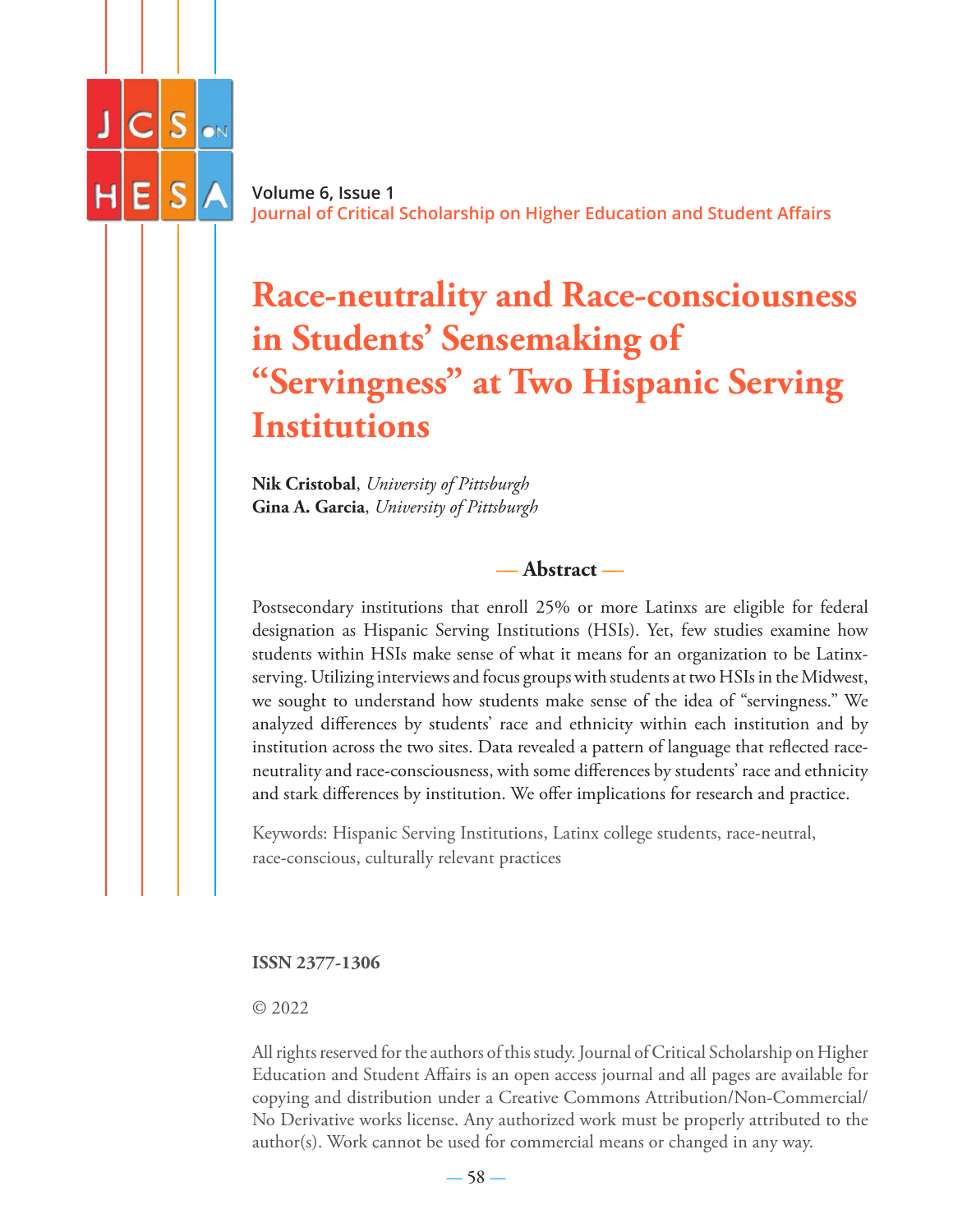In 1992, after years of lobbying by Latinx advocacy<br>groups, the U.S. federal government formally rec-<br>ognized Hispanic Serving institutions (HSIs) as<br>those that enroll at least 25% Latinx<sup>1</sup> students and in n 1992, after years of lobbying by Latinx advocacy groups, the U.S. federal government formally recognized Hispanic Serving institutions (HSIs) as 1995 allocated funding for these institutions (Valdez, 2015). Institutions that meet the 25% threshold must apply for this designation, making them eligible for competitive grants from the U.S. Department of Education. Since 1992, the number of HSIs has grown exponentially, with 569 institutions eligible for HSI status in fall 2019 (*Excelencia* in Education, 2021). While the majority of HSIs are in the Southwest, 30 states, including the District of Columbia and Puerto Rico, now have at least one HSI (*Excelencia* in Education, 2021). HSIs are also institutionally diverse, including public and private, two to four-year institutions, and located in rural and urban areas (Núñez et al., 2016).

Unlike Historically Black Colleges and Universities and Tribal Colleges and Universities, HSIs lack a historical mission to serve Latinx students (Contreras et al., 2008). Yet, Latinxs are the fastest growing population in the country, with Latinxs entering higher education at increasing rates (National Center for Education Statistics, 2018). Given this demographic trend and the high concentration of Latinxs at HSIs, with 65% of all Latinx undergraduates enrolled in HSIs (*Excelencia* in Education, 2021), the question of what it means to serve Latinx students is important. Several studies have explored how organizational members make sense of an HSI's identity (Garcia, 2016; 2017; Garcia et al., 2019b) and how the organizational mission conveys (or closets) this identity (Contreras et al., 2008). However, few studies have examined what "servingness" means to students. Examining what "servingness" means is important given that students' definitions of servingness are invariably influenced by HSIs' treatment of race within institutional practices (Garcia et al., 2019a).

Additionally, as Squire (2016) states, "much of the current literature on organizational theory is devoid of a critical examination of the human experience, doing little to address issues of race and racism, power, oppression, resistance, and justice" (p. 106). By listening to the perspective of students as racialized beings within the organizational structures of HSIs and using critical theory as a frame in which to understand these perspectives, this study seeks to contribute to the literature on how HSIs, as organizations, serve diverse students. Specifically, we utilized qualitative data with students enrolled at two, 4-year HSIs to understand how students make sense of what it means for HSIs to serve them, or what Garcia et al. (2019a) call "servingness."

# **Multidimensional Conceptual Framework for Understanding Servingness in HSIs**

Scholars have spent the last 25 years exploring how Latinx students experience HSIs (e.g., Arbelo-Marrero & Milacci, 2015; Cuellar & Johnson-Ahorlu, 2016), the outcomes associated with these experiences (e.g., Flores & Park, 2015; Rodríguez & Calderón Galdeano, 2015), and the ways institutions transform to better serve Latinx students (e.g., Garcia, 2019; 2021; Reguerín et al., 2020). Through a systematic literature review, Garcia et al. (2019a) proposed a multidimensional contextual framework for understanding servingness at HSIs, suggesting that there are "indicators of serving," inclusive of academic and non-academic outcomes (e.g., graduation rates and racial identity development) and experiences (e.g., cultural validation and experiences with microaggressions). Garcia et al. (2019a) also proposed that there are "structures for serving" that include elements such as curricular and co-curricular structures, faculty composition, governance, HSI grant-getting, and community engagement. In this article, we draw on the multidimen-

<sup>1</sup> We use "Latinx" as a gender-neutral, ethno-racial term to refer to people who have Indigenous and ethnic roots in Mexico, Central, and South America, and the Caribbean. We use it as an umbrella term; however, we recognize the diversity within the Latinx community and also understand that Latinxs have their own preferences, including the term "Hispanic" and other ethnic-specific terms. The term Latinx is not perfect, but it's our preference for this study.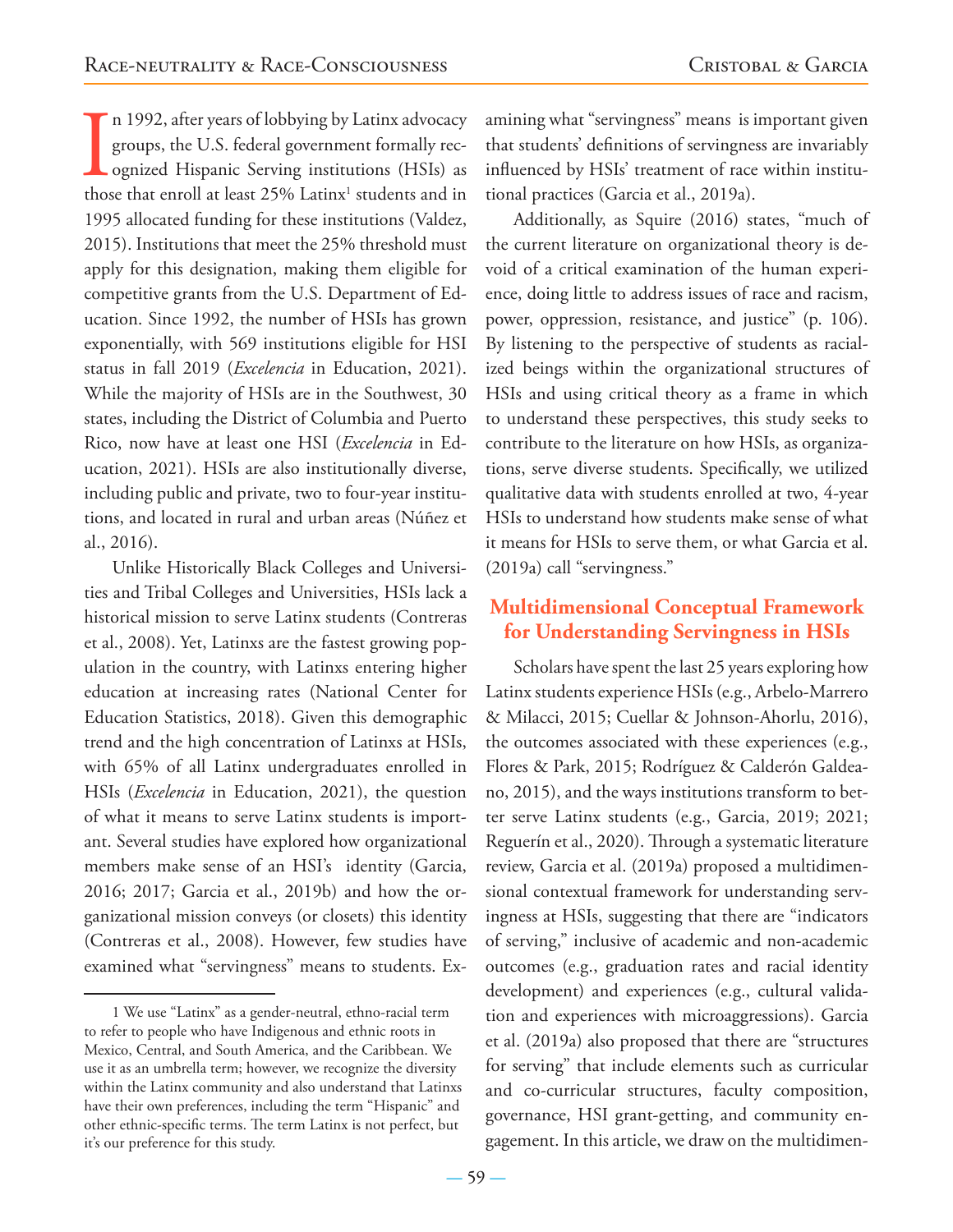sional contextual framework for understanding how structures of servingness influence students' experiences at their HSI. Next, we briefly review students' experiences as indicators of servingness.

Some students at HSIs have positive, culturally enhancing experiences. For example, Arbelo-Marrero and Milacci (2015) illuminated the experiences of Latinx students attending two HSIs in the Southeast, highlighting how these institutions enhanced participants' cultural connections, resource sharing, and overall sense of belonging. Similarly, students who persisted at one Southwest HSI reported that a shared cultural experience with faculty, staff, and peers and the campus climate contributed to their engagement and overall success (Arana et al., 2011). Providing culturally enhancing experiences and nurturing a sense of belonging at HSIs is one indicator of servingness (e.g., Garcia, 2016; Maestas et al., 2007).

While some students have culturally enhancing experiences at HSIs, others experience racial microaggressions. Latinx students at one HSI community college felt Latinx students experienced discrimination within certain campus services, such as transcript and counseling centers (Cuellar & Johnson-Ahorlu, 2016). They also experienced discrimination in campus employment, with some participants suggesting Asian American students were chosen by administrators for jobs over Latinxs (Cuellar & Johnson-Ahorlu, 2016). Similarly, Sanchez (2019) found that Latinx students at one emerging HSI (an institution that enrolls between 15%–24% Latinxs) and two HSIs in Texas and California experienced microaggressions in the form of racial stereotypes. For example, people on campus made assumptions about Latinx students' citizenship status, family members in drug cartels, and Latinxs not being as smart as white students (Sanchez, 2019).

Scholars have also examined the racialized experiences of non-Latinx students at HSIs, with an emerging body of research emphasizing the omnipresence of anti-Blackness at HSIs (Abrica et al., 2020; Pirtle et al., 2021; Serrano, 2020). Black students at one

HSI in California said they felt unsupported by their campus, describing an incident where city police shot rubber bullets into a crowd at an off-site event hosted by a Black student organization and the subsequent lack of attention and support from administrators (Pirtle et al., 2021). Moreover, multiracial Black/Latinx students at HSIs may feel less reflected on their campus than their other multiracial peers as the result of a campus environment that values diversity but remains impacted by anti-Black practices (Serrano, 2020). Further, Kovats Sánchez (2021) found that Indigenous Mexican students at HSIs in California similarly felt excluded and microaggressed by other mestizo Latinx students, often reifying a false narrative about the Indigenous Latinx experience. Racial microaggressions and discrimination at HSIs are an indicator of *not* serving students (Garcia et al., 2019a).

# **Theoretical Framework**

Theoretically, we believe that HSIs are inherently racialized (Garcia, 2019). That is, characteristics associated with Latinxs within systems of white racial domination transfer to the institution. For example, Latinxs often experience racially segregated schooling that affects their educational outcomes (Yosso et al., 2009). HSIs then enroll these students who may have struggled academically because of systemic barriers and must make up for the inadequacies of their former schooling, often with few institutional resources (Garcia, 2018). Whereas racially white institutions and the predominantly white student populations they serve reflect the standard of academic excellence, HSIs and the minoritized student populations they serve are racialized in ways perceived as deficient (Garcia, 2019; Yosso, 2005). As such, we draw on theories that center race in HSIs' institutional structures. This is appropriate given that HSIs occupy a transitional space in defining themselves as an institution while also formulating understandings about what it looks like to serve racially minoritized students (Garcia et al., 2019b).

Critical Race Theory (CRT) is a way to "draw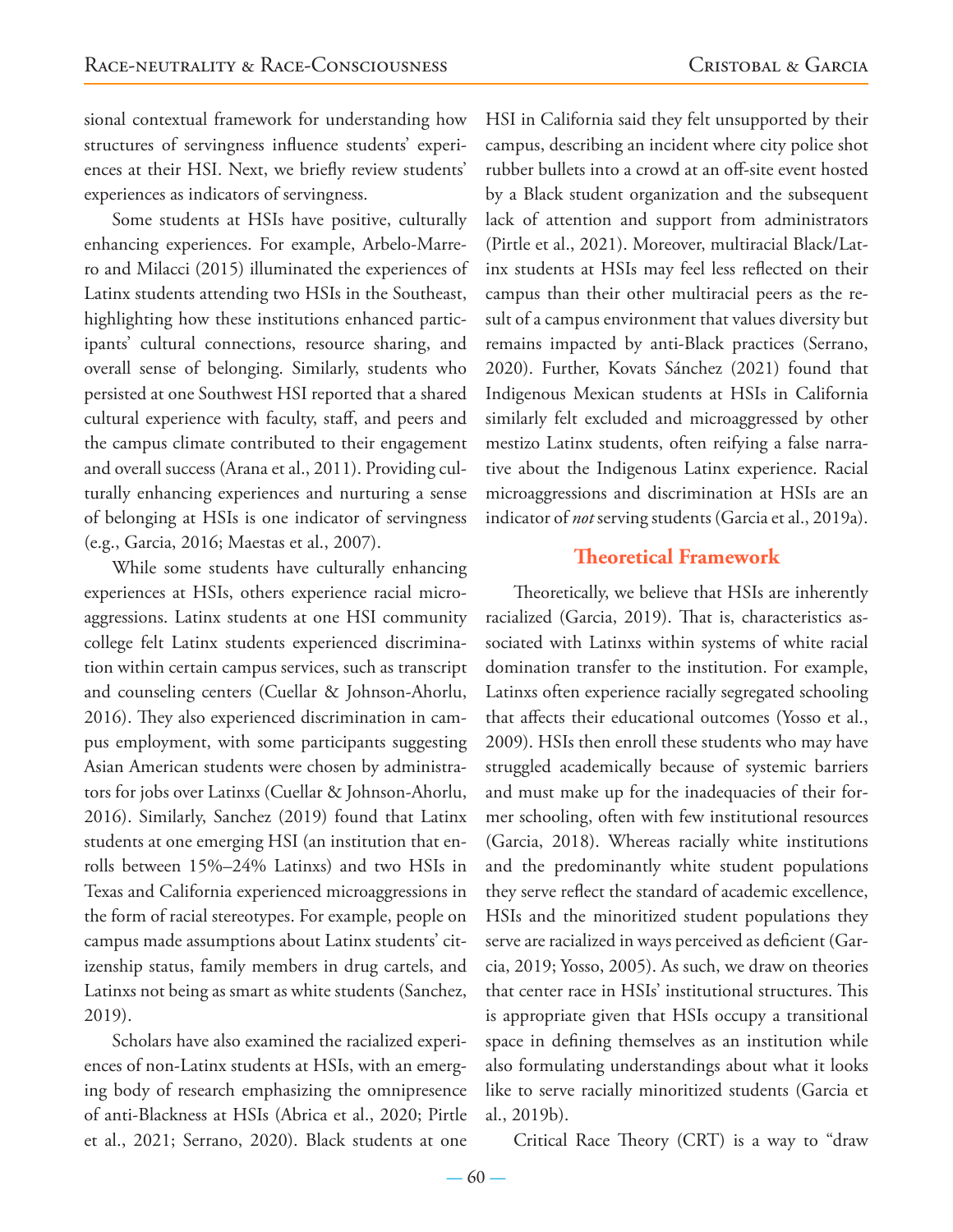attention to the ways the dominant society racializes different [minoritized] groups at different times, in response to shifting needs" (Delgado & Stafancic, 2001, p. 8). Among the primary tenets of CRT in education are the challenging of dominant ideologies, commitment to social justice, and the centrality of experiential knowledge (Solórzano & Yosso, 2001). Dominant ideologies, such as a schooling system based on Eurocentric standards of meritocracy, serve to subjugate the knowledge systems of racially minoritized students. Instead of oppressing racially minoritized students, education should serve to liberate them through curricular and pedagogical practices that nurture criticality and societal transformation (Ladson-Billings, 1998; Solórzano & Yosso, 2001).

In challenging dominant ideologies, we turn to color-blind racism, or what we refer to as race-neutrality2 (Bonilla-Silva, 2018). Race-neutrality is the prevailing racial ideology in contemporary U.S. society that adheres to the belief that race no longer matters because of the equality in opportunities for everyone, despite racial differences. According to Gallagher (2003), race-neutrality

hides white privilege behind a mask of assumed meritocracy while rendering invisible the institutional arrangements that perpetuate racial inequality. The veneer of equality implied in [race-neutrality] allows whites to present their place in the racialized social structure as one that was earned (p. 133).

Race-neutrality dismisses racism as embedded within the structural framework of society and attributes racial inequalities to individual or cultural deficits (Bonilla-Silva, 2018).

Race-neutral ideologies are internalized by racially

minoritized people, with "internalized racism [being] all about the cultural imperialism, the domination, the structure, [and] the normalcy of the 'way things are' in our racialized society" (Speight, 2007, p. 129). Internalized racism, as an effect of race-neutrality, forces racially minoritized people to internalize the beliefs and needs of the white normative standard, a standard that considers their beliefs and needs as inferior (Speight, 2007). This causes racially minoritized people to continuously define themselves in relation to a white standard, which perpetuates legacies of white superiority predicated upon frames of dominance (Bonilla-Silva, 2018).

According to Bonilla-Silva (2018), race-neutrality functions through four central frames. In this article, we focus on two of these frames: abstract liberalism and minimization of race. Abstract liberalism views race through the ambiguously liberal values of "equal opportunity" and "economic liberalism" (Bonilla-Silva, 2018, p. 56). Abstract liberalism permits the meritocratic, individualist-oriented nature of race-neutrality to continue while also allowing white people, in particular, to maintain a guise of morality by opposing policies and practices, such as affirmative-action, under the rationale that all people are considered equal.

The minimization of racism frame decenters race as a factor that impacts racially minoritized people's experiences. A common example of the minimization of racism frame is the belief that unless racism is overt like it was in the Jim Crow era, then racially minoritized people are no longer racially victimized. Furthering this example, if racially minoritized people claim they have experienced racial discrimination or if racially minoritized people call for more active policies and practices that remediate racial inequities, they are seen as "playing the race card" (Bonilla-Silva, 2018, p. 57). We offer these frames to help guide the reader in thought patterns associated with race-neutrality found in participants' responses. However, it is important to acknowledge that these frames are not mutually exclusive as race-neutrality is a constructed ideology that varies by contexts.

<sup>2</sup> We use the term "race-neutral" as a way to avoid ableist language. Although color-blindness is not considered a disability by the Americans with Disabilities Act (ADA), it is an experience in which people cannot distinguish between colors. Moreover, the ADA recognizes blindness as a disability.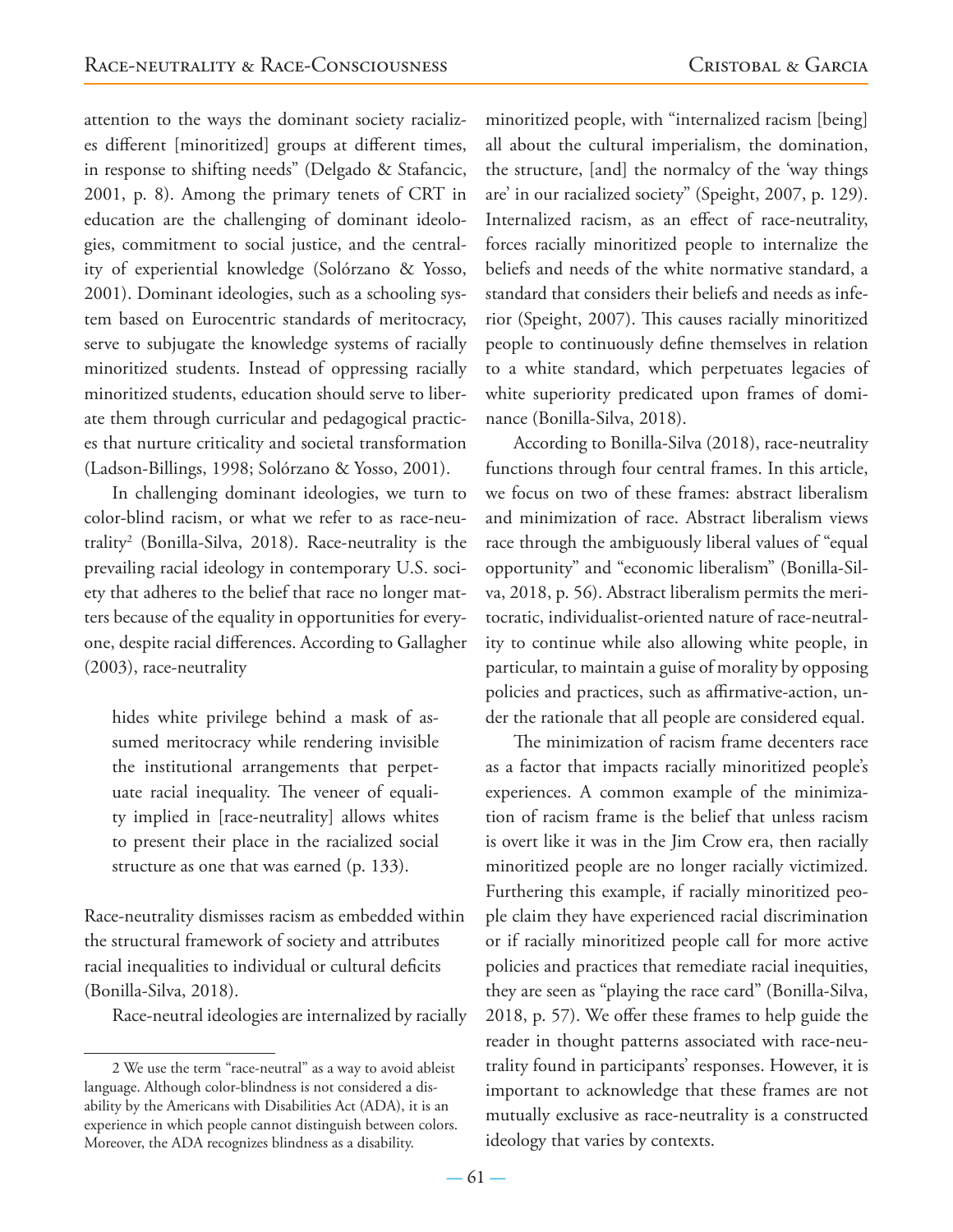Beyond exposing dominant ideologies, such as race-neutrality, as a means to subordinate racially minoritized students, CRT focuses on social justice. A way social justice can be enacted by educators is through fostering students' critical consciousness. We define critical race consciousness as students' ability to identify and understand the various ways white supremacy historically and currently subordinates Communities of Color (Zuberi, 2011) as well as their ability to engage their identity within systems of power and dominance (Jones, 2017). CRT's commitment to social justice posits that schooling should teach to liberate the mind (Zuberi, 2011) by working "with students to critique regressive practices (e.g., homophobia, misogyny, racism) and raise critical consciousness" (Paris & Alim, 2014, p. 92) about racial inequities. Raising a critical consciousness in students can be achieved by educators centering the experiential knowledge of racially minoritized students, including utilizing culturally responsive curricular and co-curricular practices that value and sustain students' cultures as legitimized ways of learning (Ladson-Billings, 1995).

In summation, CRT as a theoretical framework focuses on the challenging of dominant ideologies, a commitment to social justice, and the centrality of experiential knowledge (Solórzano & Yosso, 2001). An essential function of racism, as a dominant ideology, is race-neutrality. Race-neutrality is a lens that upholds racial inequities in policy and practice. Race-neutrality can function as internalized racism, where those who are racially minoritized learn to define their worth along dominant standards of success that often delegitimatize the knowledges and practices of People of Color (Bonilla-Silva, 2018). Further, race-neutrality operates through the frames of abstract liberalism and the minimization of race. Abstract liberalism allows racism to continue under the semblance of progressive politics that stresses equal access to resources and opportunity instead of equitable access. Abstract liberalism fails to acknowledge that the prevalence of racism in our schooling system, both

historically and currently, contributes to the creation and maintenance of an unequal playing field. Within the abstract liberalism frame, policies and practices (e.g., land reparations) that focus on leveling the playing field are thought of as counter to equality in dominant ideology (Dixon & Rousseau, 2005). This frame closely aligns with the minimization of race frame, where race is dismissed as irrelevant or actively excluded from dominant conversations involving educational policy and practice (Bonilla-Silva, 2018). The CRT tenant of a commitment to social justice can be operationalized by educators through valuing students' experiential knowledge as racialized beings and helping them develop a critical race consciousness that liberates their mind from dominant ideologies that prevent them from understanding how race functions in various systems (Ladson-Billings, 1995; Zuberi, 2011).

# **Methodology**

The purpose of this study was to understand how students make sense of the ways institutional structures at their HSIs serve diverse students. We used the following research questions to guide this study:

- 1) How do students perceive their campus to be serving of Latinx and other minoritized students?
- 2) Are there differences in students' perceptions by race and ethnicity? By institution?

This study was part of a larger project called the *Midwest HSI Study*, a multiple case study examining how students, faculty, and staff make sense of an organizational identity of serving Latinx students at three HSIs in Chicago, Illinois (see Garcia, 2019 for details). The *Midwest HSI Study* grew out of the need to understand an organizational identity that evolves as the result of demographic changes at the institution. In this article, we focus less on organizational identity construction and more on students' sensemaking of the idea of servingness.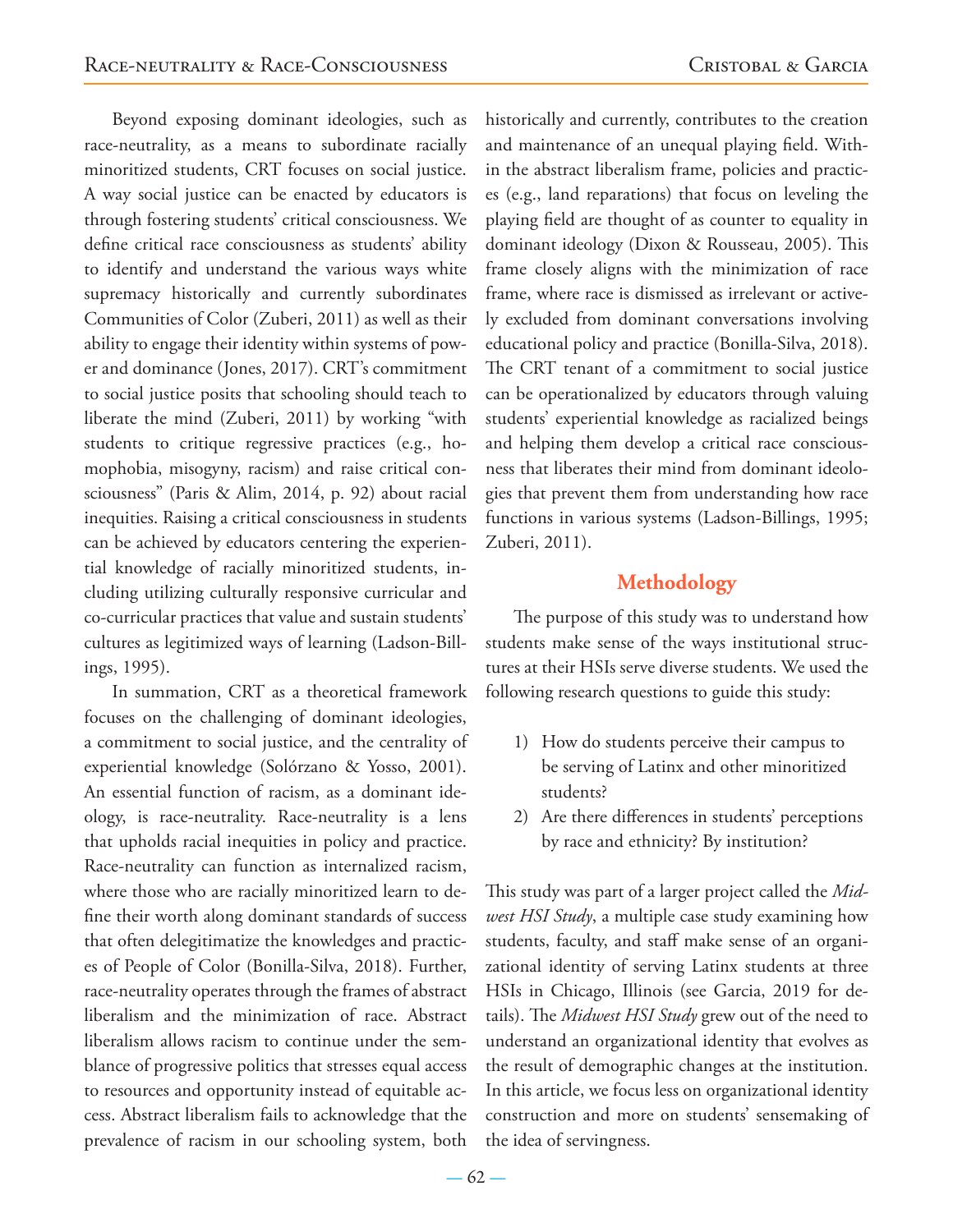#### **Site Descriptions**

When data collection commenced in fall 2015, there were 21 HSIs in Illinois (*Excelencia* in Education, 2017), reflective of the 2.2 million Latinxs in the Midwest (Stepler & Lopez, 2016). Of these 21 HSIs, a majority were in Chicagoland, and most were 2-year institutions; however, there were six 4-year HSIs. In order to control for geographic differences and differences by institutional type, we collected data from three 4-year HSIs in Chicago. These HSIs ranged in size, type, and percentage of Latinxs enrolled. For this article, we only used data from two of the three sites, as we only collected student-level data from two sites.

Azul City University (ACU; a pseudonym) is a 4-year, midsize, public institution classified by Carnegie as a master's college or university. For over 20 years, ACU has been federally recognized as an HSI and has received numerous HSI grants. ACU is compositionally diverse, with 37% of students identifying as white, 33% Latinx, 10% Black or African American, 9% Asian American, and 2% mixed-race. Structurally, Garcia (2019; Garcia et al., 2019b) found that ACU has a long history of providing curriculum and support services for Latinx and Black students as well as low-income students. This includes social justice curriculum in departments such as education, social work, and gender and women's studies. The campus has an inter-cultural center and branch campuses located in both Latinx and Black communities in the city as a way to provide access to these communities.

Rosado Private University (RPU; a pseudonym) is a small, private university classified by Carnegie as a master's college or university. RPU, a comprehensive university, provides professional, career-focused undergraduate education. It enrolls 27% Latinx students; however, the compositional diversity of the undergraduate population is notable, with nearly 60% of all students identifying as People of Color. RSU is publicly regarded as one of the most diverse institutions in the Midwest. Although it is federally recognized as an HSI and has received at least one Department of Education Title V grant for developing

HSIs, Garcia (2019; Garcia et al., 2019b) found that a majority of faculty, staff, and administrators had not thought about this designation beyond enrollment criteria. RPU also lacks culturally enhancing structures for serving racially minoritized students, with a majority of the educators and administrators identifying as white and essentially no curriculum or support services that center Students of Color.

#### **Data Sources and Sample**

We collected multiple forms of qualitative data (i.e., one-on-one interviews, focus groups, observations, document reviews, and photo elicitation) from various sources (i.e., administrators, faculty, staff, students, and websites). For this analysis, we used student-level data from one-on-one interviews and focus groups collected at two sites (ACU and RPU). We used observations, documents, and interviews with non-students to triangulate the data.

With the assistance of faculty and staff at each campus, we recruited students to participate in this study via email and word of mouth. All students, regardless of race and ethnicity or other demographics, were eligible to participate and were offered a \$10 incentive to participate. The total sample of students (*n* = 63) is diverse by race and ethnicity, sex and gender, major, and class standing. Students were asked to identify their race and gender on a demographic survey, using an open-ended question. The terms used to describe participants' race and gender are their own terms (see Table 1). There are more racially minoritized students in the sample than white students, with 29 of the 34 participants at ACU and 19 of the 29 students at RPU identifying as People of Color. There are also more females, with 22 of the 34 ACU students and 16 of the 29 RPU students identifying as female. Some of the majors include business administration, allied health, nursing, counseling, education, and culinary arts. Finally, only two participants identified as freshman, with a majority of students in the sample being sophomores, juniors, and seniors and 10 identifying as graduate students.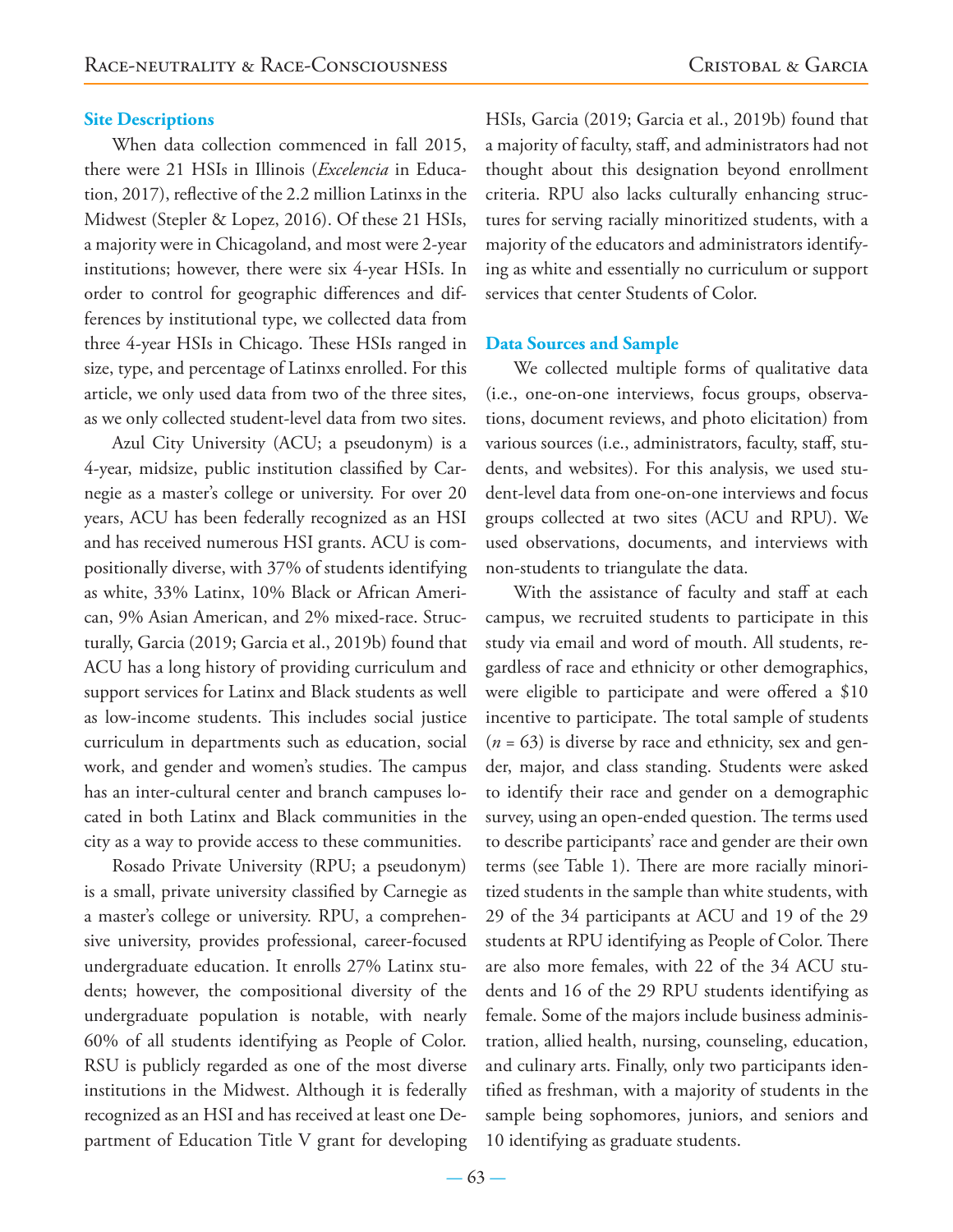We used an in-depth, semi-structured protocol for all focus groups and interviews, which allowed for direct questioning and emerging ideas as guided by the participants' worldview (Merriam, 2009). The goal of the interviews was to understand students' knowledge and understanding of the HSI designation, to explore what they think is an ideal identity for serving minoritized students, and to understand how they perceive their college or university currently serving minoritized students. Sample questions include, "How did you come to know [your institution] is an HSI?" "What do you think it means to be Latinx-serving?" In what ways do the curriculum and course offerings include and/or exclude diverse groups?" "In what ways do professors reflect and/or exclude diverse groups?" The research team conducted all interviews and focus groups in-person. The interviews were audio recorded by the researchers and lasted between 45–60 minutes.

#### **Data Analysis**

We used thematic analysis for this study (Boyatzis, 1998). We had the audio files professionally transcribed and then verified by at least one member of the research team. As a team, we open coded eight transcripts of interviews with non-students and four transcripts of interviews with students. We then developed a coding structure inclusive of 73 parent and child codes. As a research team, we identified the 73 codes at the manifest level, meaning they were based on directly observable information (Boyatzis, 1998). After developing and refining the definitions of each code and following three rounds of inter-rater reliability, we used NVivo 11 to organize and code the full dataset. The full dataset includes transcripts from one-on-one interviews with non-students  $(n = 43)$ , one-on-one interviews with students  $(n = 8)$ , and focus groups with students (*n* = 14). We created a second dataset for this analysis that did not include the non-student interviews (students only dataset).

The unit of analysis for this study was students. We clustered the sample within two different institutions and analyzed single student cases within the

larger institutional cases first by comparing and contrasting data within institutions. In doing this, we first looked for differences in meaning making by race and ethnicity within institutions. We then sought to understand the larger phenomenon across the two institutions (Stake, 2006). As such, we performed a cross-case analysis, comparing students across the two institutions, specifically noting similarities and differences in students' sensemaking of servingness as reflected by institutional differences. At this stage of thematic analysis, we aimed to identify themes at the latent level or directly underlying the phenomenon (Boyatzis, 1998). As themes emerged, we drew on the theoretical underpinnings of CRT, race-neutrality, and critical consciousness to interpret students' sensemaking.

#### Limitations

Like all case studies, the primary limitation of this study is the lack of generalizability of the findings (Merriam, 1998; Yin, 2009). We recognize that our site selection cannot capture the heterogeneity of HSIs, so instead, we offer analytic generalizations that we used to draw deeper understandings of HSI identity construction (Yin, 2009). Another limitation of this study is our sample of students. The majority of participants identified as female and non-Latinx Students of Color (including multiracial Latinx students). The heterogeneity of students' identities in our sample reflected many of the types of students commonly enrolled at HSIs, including, for example, undocumented, international, first-generation, low-income, and non-traditional students. We recognize that participants' responses are influenced by other identity facets; however, given the purpose of this analysis, we chose to focus on racial differences.

We further recognize that this is a racial analysis derived from data from institutions with a racialized label, or one socially constructed based on the race of students within the institution (Garcia, 2019). We understand that race, as something constructed by both researchers and participants, influences participants' responses. This may be especially pertinent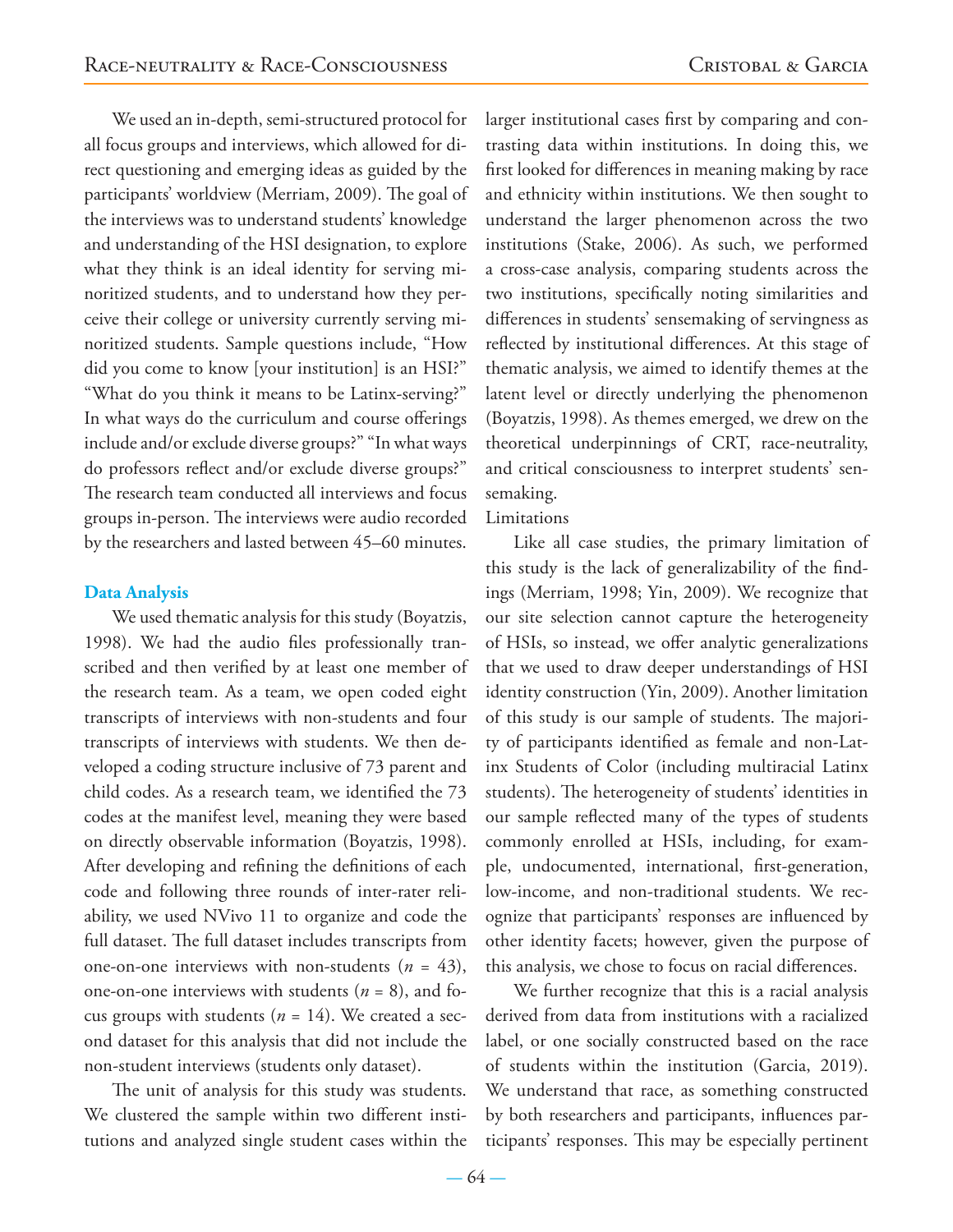given the social context of focus groups. We conducted focus groups with students from various racial backgrounds, and therefore, participants' responses may be socially influenced. However, we take a social constructionist perspective, asserting that individuals derive meaning from social processes. Rather than assuming that our data is flawed by factors such as social desirability, we take the analytical stance that the interactions between identities and context are important parts of our data as they reflect the everyday experiences, interaction, and meaning making of participants (Hollander, 2004).

#### **Researchers' Positionality**

Developing sound qualitative research must include the establishment of the epistemological, theoretical, and methodological foundations of the study (Jones et al., 2014). There must also be a recognition of the researchers' motivation for conducting the research and connection to the topic and participants in the study (Jones et al., 2014). Epistemologically, we view the world through a transformative, constructivist lens, meaning we place equity and justice for minoritized communities at the center of our research and believe that reality is co-created with participants (Mertens, 2015). Theoretically, we view HSI organizational identity as fluid and transitional, yet there are distinct and central elements that are unwavering within colleges and universities, even after becoming HSIs (Garcia et al., 2019b). With this research, our motivation is to assist HSIs in institutional transformation while encouraging them to create their own reality for disrupting oppressive organizational systems that have historically excluded and harmed minoritized groups in postsecondary education (Garcia, 2018).

#### **Findings**

In answering the first research question of how students perceive their campus serving of Latinx and other minoritized students, we found that students at both institutions in our sample primarily discussed

servingness by talking about institutional support structures. In answering the second research question of if differences exist in students' perceptions of servingness by race and ethnicity and institution, we found that the ways students made sense of servingness through institutional support structures differed by institution and race and ethnicity only at RPU. In this section, we highlight our main finding that institutional support structures influence students' sensemaking differently based on a race-neutral or race-conscious lens operating within these institutions. As such, we present the findings by institution.

# **RPU: Making Sense of Servingness Through a Race-Neutral Lens**

All students at RPU, regardless of race, discussed indicators of servingness through the race-neutrality frame of abstract liberalism. Racially minoritized students, particularly Latinx students, also conceptualized servingness through the race-neutrality frame of minimization of race.

#### *Abstract Liberalism*

Abstract liberalism utilizes liberal ideals, such as equal opportunity, individualism, and merit, to enigmatically suggest that racial differences do not exist (Bonilla-Silva, 2018). Exemplifying this, Elizabeth<sup>3</sup> (a Caucasian female4 ) said, "I think [being Latinx-serving] shows the community, the state, the world, that race shouldn't be a topic. If you want higher education and you're willing to work for it, you deserve higher education." Echoing this statement, Kirsten (a Hispanic female) said, "I think RPU being a Latino-serving institution, to me, it means that they want everybody to succeed regardless of your ethnic background." Along these sentiments, Shawn (an African American male) expressed that RPU serves *all* students, not just Latinx students, which he communi-

<sup>3</sup> All names are pseudonyms chosen by the participant

<sup>4</sup> Participants identified their race or ethnicity and sex or gender through an open-ended question; therefore, all indicators are in their own terms.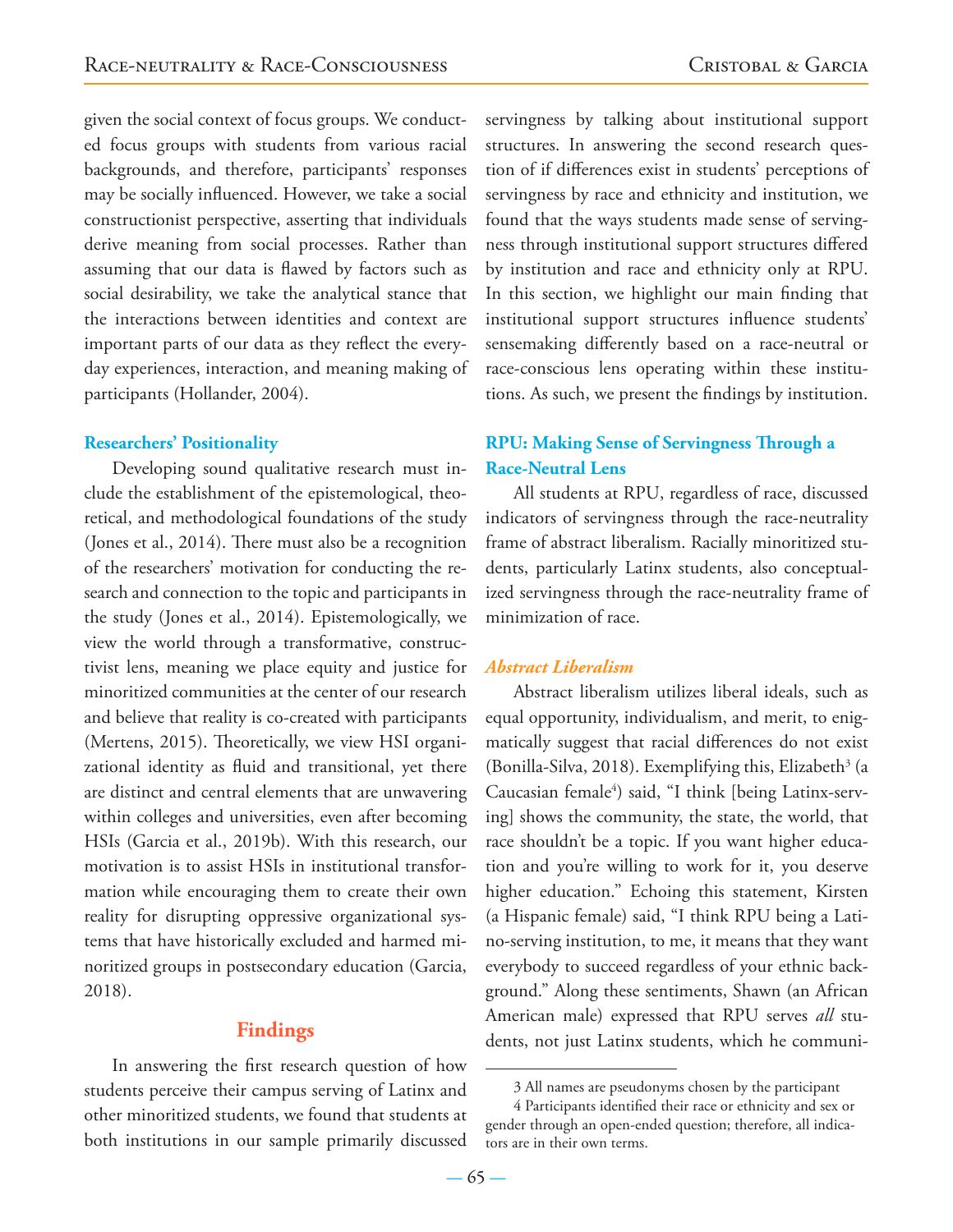cated was a positive attribute of the institution, saying, "[RPU] just takes people as a whole…They just look at you as being you; they don't really look at the culture." These quotes demonstrate a vague sense of servingness inclusive of all students, regardless of race.

Many students provided concrete examples of servingness, yet these examples were also conceptualized by students through the frame of abstract liberalism. Most commonly, students said that financial aid and athletics were ways RPU serves *all* students.

**Financial Aid***.* Citing financial support as a distinct aspect of servingness, Wayne (a White male), who attended RPU on a hockey scholarship, stated, "I think that everyone can get pretty good financial aid here. That's one way I think of [being Latinx-serving]. It's just very easy to get financial aid. They don't look at how rich you are here." Echoing the importance of financial aid, Future (an African American male) said,

I believe [being Latinx-serving] is just the simple fact of all the scholarships they give; they offer a scholarship literally for everything. They have a scholarship page, that's probably, I don't know, 99, 100 scholarships you just can fill out for anything and everything.

Ideologies of equal opportunity were apparent in students' sensemaking in what it means to serve Latinx and minoritized students. The focus on financial aid was a dominant theme, without consideration of how race and ethnicity influences this.

**Athletics***.* Students also expressed liberalist ideals through the culture of athletics as a primary indicator of servingness. For this finding, however, white students were more likely to connect their involvement in athletics to a sense of belonging, generalizing these experiences to all students. Mike Vick (a White male), who played football for RPU, said, "We have every and any sport you can think of…I just feel like when people see how many sports we have, they feel like they could be a part of something." Similar to Mike

Vick, Julia Roberts (a White male), who played basketball for RPU said,

The friendships that have come to fruition [through athletics] have been central to making me feel welcome. There's a large athlete population and a large amount of students that are involved with the school in general, which I love that everybody seems to be so motivated, just like I am, to succeed. That's really welcoming, when you have an environment [where everyone has] the same mentality that you have, you just feel like you belong. To know a lot of students wanna go on the same journey that I do is huge to feeling welcome here.

#### *Minimization of Race*

Racially minoritized students also discussed athletics as a primary way RPU serves students; however, their sensemaking surrounding this was more reflective of the race-neutral frame of minimization of race. Minimization of race occurs when people underscore the importance of race as a determining factor that shapes society and influences individual experiences (Bonilla-Silva, 2018). Interestingly, we only observed minimization of race in the sensemaking of Latinx students, who overtly dismissed the importance of diverse ways of knowing as indicators of servingness, especially when asked about diversity in the faculty and curriculum.

**Faculty Interactions and Curriculum and Pedagogy**. When asked about faculty diversity as an indicator of servingness, Irma (an American Mexican female) said,

I think the reason why I don't really care what race teaches me is because I'm thinking about the bigger picture. I'm here to learn. For me, as long as they have a good teaching style, and I learn from them, I'm okay. The race doesn't really matter.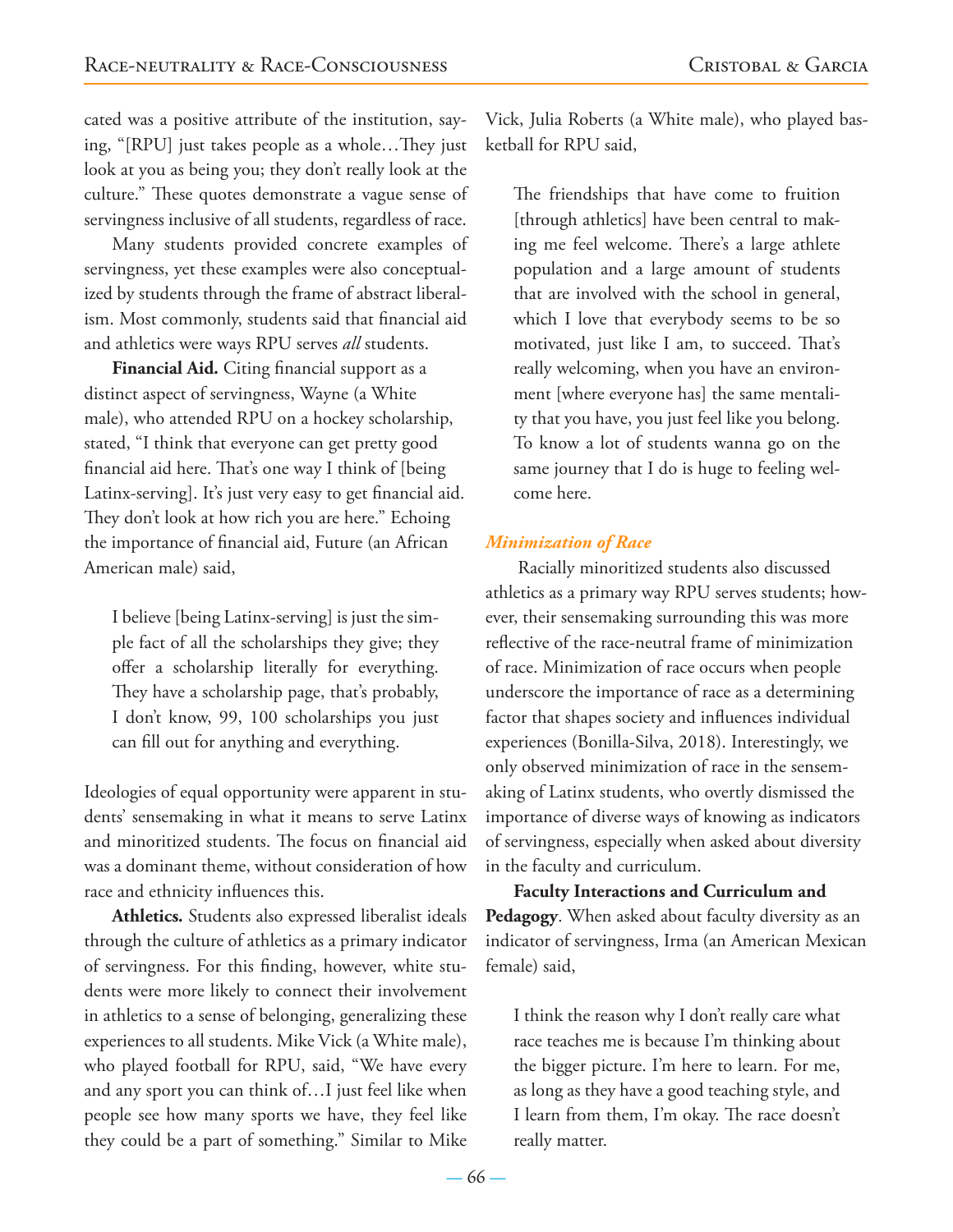This sentiment was prevalent among Latinx participants, with Anabel (a Hispanic female) saying,

I have seen diversity [in my classes]. The way it influenced the class, I wouldn't say it plays such a big role. I feel it's more on the teaching style that the professor provides. That's what I feel helps me more learn.

Latinx students were also the only ones to explicitly state that the curriculum was less focused on diversity and more focused on preparing students for careers in industry. To this point, Adrian (a Mexican male) said,

It's a more industry-based curriculum, so it doesn't really veer off into anything more than your industry and how to succeed in that. Not much is given to what you come from or whatnot. It's, "here's the tools that you need to succeed." ...I think in a different environment, there's a specific ethnic group, history class maybe, that would matter more, but it's not apparent, and it doesn't really matter in this case. The knowledge and information is really what I care about.

As suggested by Adrian, there is an institutional emphasis on meritocratic standards (i.e., career preparation) rather than on diverse ways of knowing, which, as Adrian stated, was not important. Marie (a Hispanic female) further exemplified this, stating, "I don't think the whole ethnicity or culture matters…To me what's more important than being diverse is the fact that I'm getting my money well spent."

#### *Internalized Racism*

These statements highlight that even though these students are amongst those who are the most injured by race-neutrality they hold views that represent the minimization of how racism is historically and systematically embedded into their environment. White supremacy is sustained in the pneuma of the oppressed through subtle internalization of the ideologies that oppress them (Speight, 2007). Internalized racism was present not only among Latinx students but other racially minoritized students as well. Jade (an African American female) made this abundantly clear, stating,

I wasn't a slave. I didn't pick cotton. I wasn't beat. I didn't have to clean houses, so I don't have this whole cultural thing where I feel entitled because our people have been oppressed for years. I didn't experience that, so my view is broad. I don't feel I'm being treated different [at RPU].

Although racially minoritized students exhibited minimization of race and internalized racism, they were the only ones to suggest RPU would be more Latinx-serving if they incorporated programs for minoritized students. For example, Irma and Jade, the same students who demonstrated race-neutral perspectives, also called for more cultural programming. Irma said, "I think [having more cultural events] would make me feel more comfortable at RPU." Other racially minoritized students also said that having more cultural events would make them feel better served by their institution. Yet, only one student, Amy (a Black/Native/Colombian/Irish male), argued loudly that RPU should establish culturally relevant curricular structures, saying,

RPU is experienced-based learning, but if we're only learning about the same thing over and over and over, when does it get repetitive? Being culturally aware or being culturally conscious can help bring in a whole new population of [minoritized] students if they just put the same effort towards that.

In this case, Amy was an outlier, likely because of his involvement in programs specifically dedicated to racially minoritized students at another institution.

All students at RPU discussed financial aid and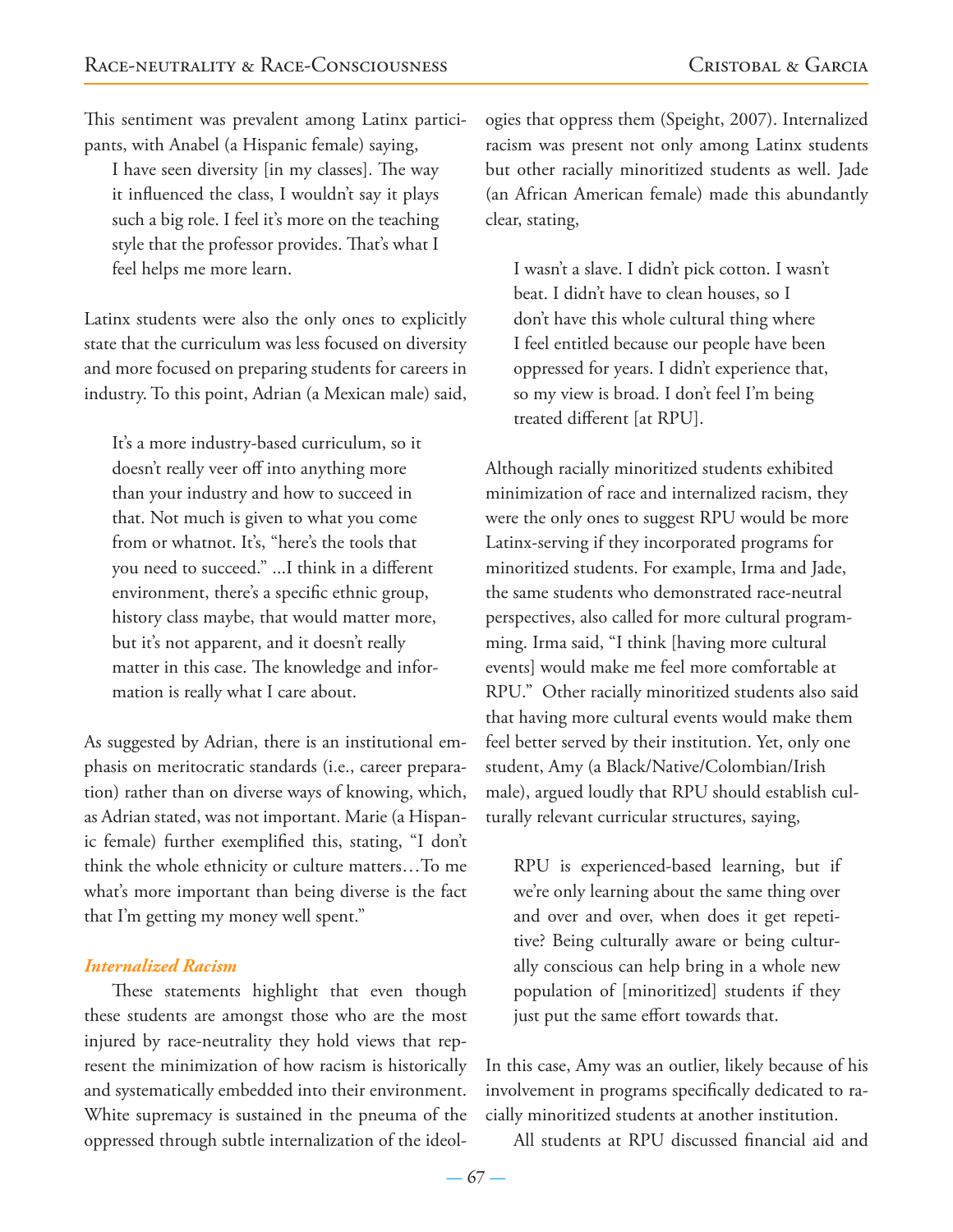athletics as indicators of servingness in abstract liberalist ways. White students discussed these indicators as contributing to a positive campus climate and sense of belonging for all students. Racially minoritized students demonstrated patterns consistent with the minimization of race frame and internalized racism in their sensemaking but also demonstrated some degree of awareness that more race-conscious programming may lead to a greater sense of servingness for minoritized students.

# **ACU: Making Sense of Servingness Through a Race-Conscious Perspective**

Unlike students at RPU, students at ACU discussed indicators of servingness in race-conscious ways. Common themes were support structures, including diverse peers, faculty, curriculum and pedagogy, and programs catered to Latinx and minoritized students. Further, these students connected these support structures to their development of critical consciousness.

#### *Diverse Learning Environments*

Students made sense of servingness by describing the ways ACU provides a diverse learning environment conducive to their civic development and sense of belonging. In particular, students discussed how the compositional diversity of the students and faculty contributed to their heightened ability to critically reflect on their racial identities as situated in and outside of the university (Hurtado et al., 2012).

**Peer Interactions.** Students at ACU connected their understanding of servingness to the compositional diversity in the student population, which they said gave them opportunities to interact with racially diverse peers. Students described how these interactions contributed to a greater understanding of themselves and others. For example, John (a White/Italian male) shared how being exposed to racially and ethnically diverse peers helped him understand his own racial positioning, saying,

Just [having diverse peers] that are willing to talk in-depth about the issues [of race], I realized that I was seeing diversity that entire time through my white, male lens. Taking that lens off, I got a whole new perspective of diversity. So, I guess understanding diversity is one thing, but then when you understand whiteness, you understand diversity on a whole other level.

Carmen (a Mexican American female) talked about how being exposed to Latinx peers who are not Mexican American complicated her understanding of her racial and ethnic identity, stating,

I was ignorant. I'd be like, oh, all Latinas or Latinos think like me, and it's like, no, there's Cubanos. There's not a lot of Cubanos back where I'm from or some Salvadoreños, or maybe there are, but I've kept them out unconsciously. For me, that was kind of a slap in the face like, you have to consider all these other ethnicities under the umbrella term of Latino, and [I have to consider] my privilege.

**Faculty Interactions.** Students also talked about the compositional diversity of the faculty. In particular, students discussed how seeing their identities reflected in the faculty contributed to seeing themselves reflected in the institution at the curricular and pedagogical level (Hurtado et al., 2012). An example of this is Blue (a Latina Mexican American female), who contrasted her experience at ACU to previous experiences at a racially white institution where she was ostracized by peers for speaking Spanish in the classroom, saying,

It's always nice that you can be who you are at ACU. I'm taking a Psych class, and the teacher's actually Latina, so we speak Spanish and stuff like that. I think I'm accepted. I think that's one of the biggest things, just teachers, faculty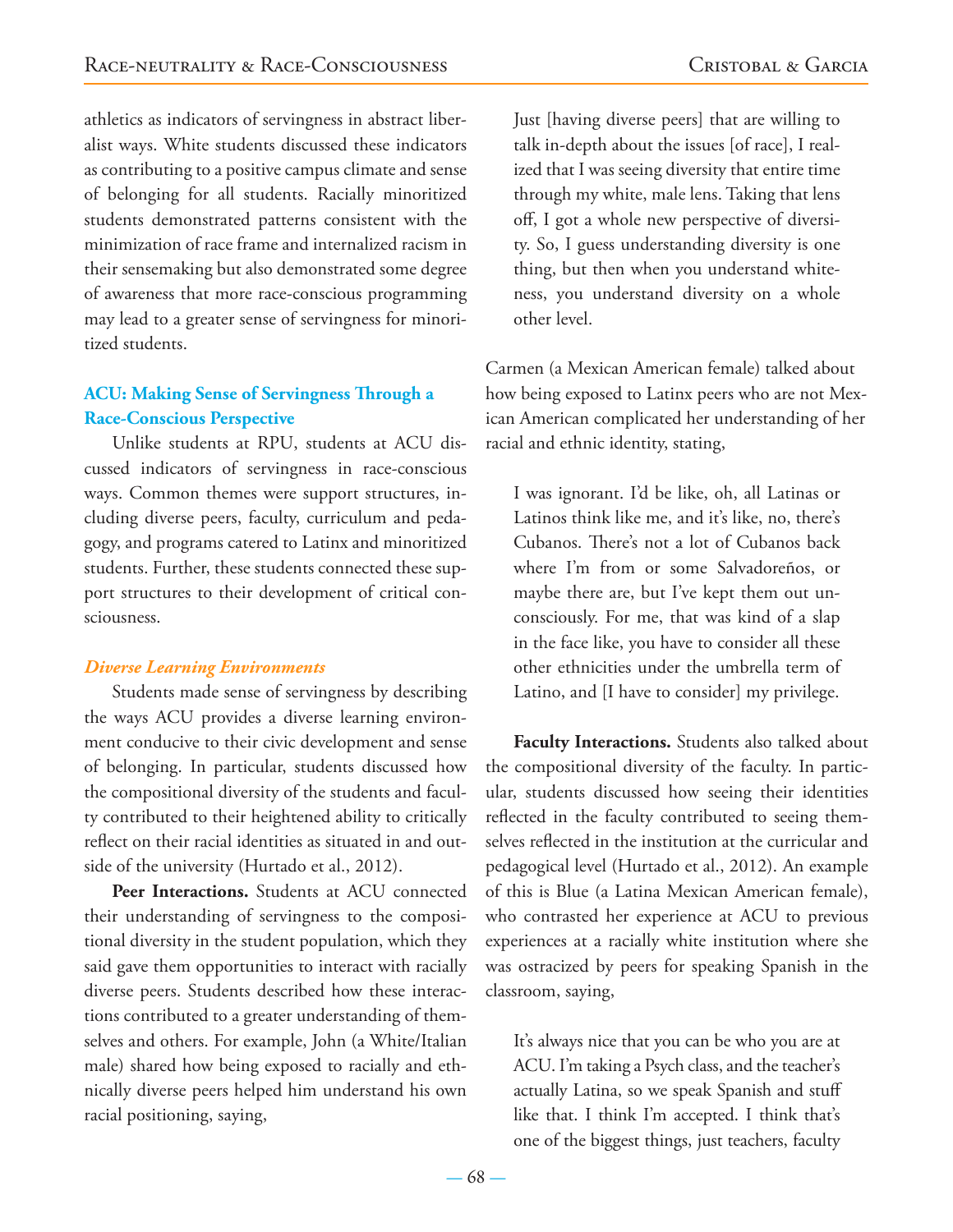itself. I feel like I'm okay with who I am as a person. I don't feel like I'm put into this box. June (a White female), who is from Basque Country, Spain, also discussed how she felt supported by a faculty member at ACU, stating,

My advisor, she is from China. I feel like she gets me so that's good…The other day it was really funny. One of my classmates were talking about my hairstyle. I don't know why. The professor said, "oh your curly hair looks better that way than straight." So, my classmate said, "go natural or go home." I know that it's an expression that means strength, and the professor said, "well, you shouldn't be saying that to an immigrant." I didn't get it, but then she said it was like, they're telling [you] to "go home, get out of my country." My classmate, of course, she didn't mean it like that, and she was so sorry. This professor is the one that is my advisor too, and I think that for her, it's easier to relate to those things because [she can] put herself in that perspective.

Both Blue and June, as well as others in the sample, made sense of servingness by discussing their positive interactions with faculty, who validated their experiences as minoritized people.

#### *Race-consciousness*

Some students discussed more pointedly how the incorporation of diverse perspectives into the curriculum and pedagogy helped them develop critical consciousness. Race-consciousness, in this sense, speaks to how the institutional factors that students cited as important to servingness (diverse learning environments) enhanced their ability to evaluate the power structures that maintain white superiority, thereby encouraging critical engagement with systems of dominance based on their own societal positioning, as well as that of others (Jones, 2017). Students at ACU

exhibited race-consciousness in their sensemaking about how the curriculum and pedagogy and support programs are characteristic of servingness.

**Curriculum and Pedagogy.** A common theme was students linking servingness to the ways the curriculum and pedagogy directly influenced the critical development of their racial and ethnic selves. Sandra (a Hispanic female) stressed how the curriculum and pedagogy, along with her exposure to diverse peers, enhanced her understanding of her racial identity, saying,

We're actually learning about the stories that happened in history. We're learning about the culture. I came to ACU learning about my own culture because, honestly, I wasn't sure how I identity. After learning about all these different parts of history in my classes and learning from others, and seeing how they identify, I feel like ACU has taught me to identify as however I feel comfortable. I don't need to identify a certain way just to please someone else.

Rebekah (an Asian female), who is in the Teaching English as a Second or Other Language program, also made sense of a servingness by describing the curriculum, stating,

In the curriculum, every class touches on [diverse] perspectives, cause we teach language, we have to consider our students' identities, and many students are 1.5 generation, they speak a different language at home, then they speak English in school. It's difficult to teach them English in school without other [forms of] support. We need to learn different strategies about how to develop a curriculum for these groups. We care about these groups. Before I enrolled in this program, I thought teaching English is teaching a language. Now I realize that teaching English is part of social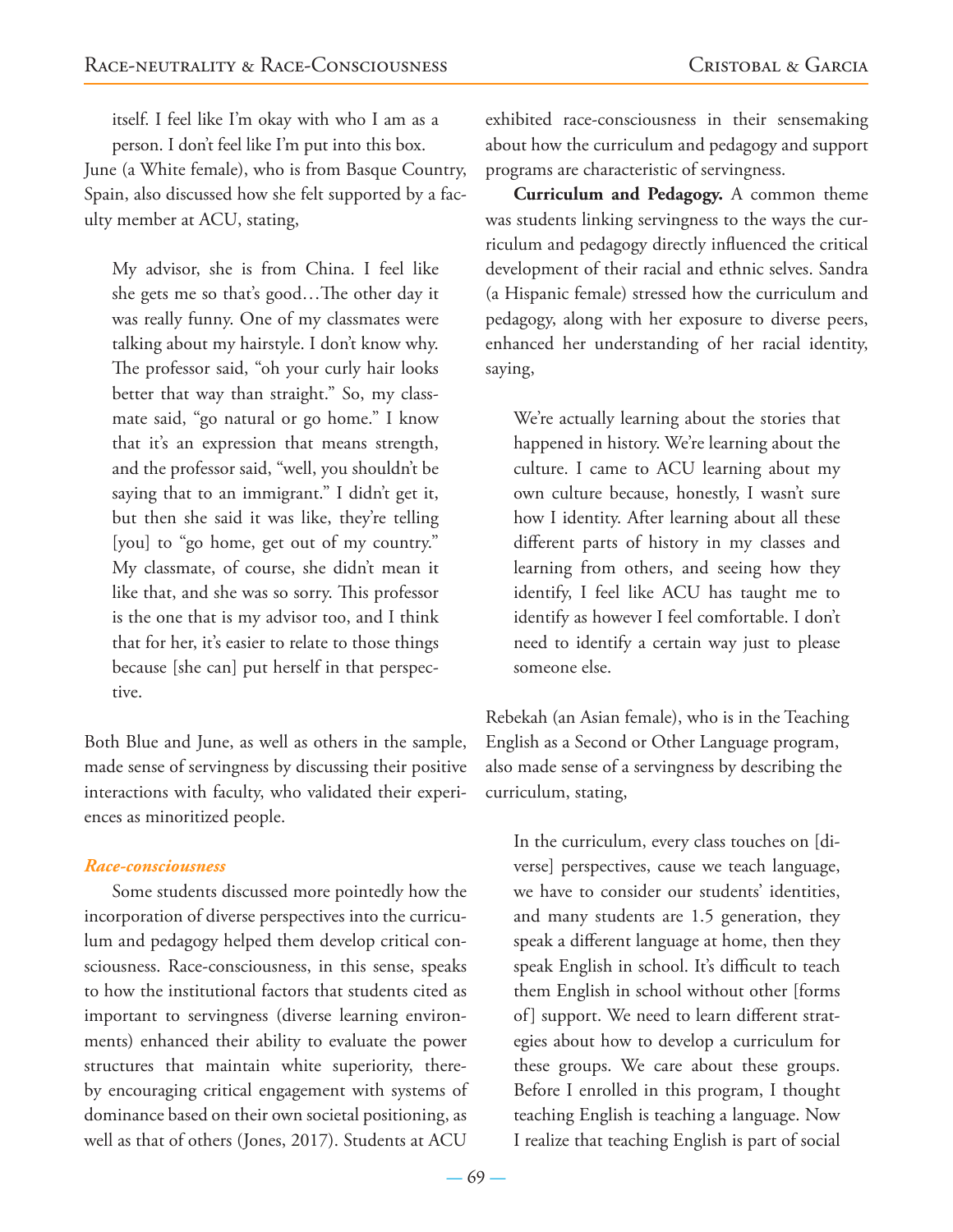work. This perspective is quite new for me.

Rebekah implied that the curriculum contributed to her critical consciousness development, including her ability to consider more deeply the intersections of identities, such as bilingualism and immigrant status. Making sense of servingness for Latinx and minoritized students as connected to curriculum and pedagogy that reflects the intersectionality of identities was common across participants at ACU.

**Support Programs.** Many students conceptualized servingness through support programs. There was a strong emphasis across responses on the fact that support programs served Latinx students as well as students from other minoritized backgrounds. For instance, Frida (a Mexican female) said,

I'm trying to think of all of the different programs they have on campus that are designed to help Latino students' success. So, like [program's name], they have the undocumented student project…I feel that all of the summer transition programs are really helpful for a lot of our freshmen students who probably are first-generation that don't know how to navigate the college waters.

When asked about servingness, Frida immediately pointed to the programs and services on campus that "help Latino students' success" while also considering undocumented and first-generation students, again describing the intersectionality of identities. Similarly, Lorry (a Filipino female) stated, "I would say [Latinx-serving] means providing relevant services for Latinx students, but I don't think it limits it to serving Latinx students, it's serving the voices of the minority."

Students at ACU discussed how their interactions with diverse peers and faculty and with the curriculum and pedagogy contributed to their sense of belonging and critical consciousness development. Further, students from all racial backgrounds at

ACU connected servingness to programs and services that centered Latinx students' belonging on campus while also (re)focusing the definition of servingness to multiple minoritizations.

# **Discussion**

In asking students what it means to serve racially minoritized students in HSIs, students at both institutions discussed institutional structures (i.e., curriculum, faculty, support programs, financial aid, and athletics), which aligns with Garcia et al.'s (2019) multidimensional contextual framework for understanding servingness in HSIs. However, the way they perceived these structures varied by institution. Specifically, we found that students' sensemaking was either race-neutral or race-conscious, which holds implications for HSIs.

# *Race-Neutrality*

Participants at RPU operated from a place of race-neutrality, emphasizing dominant indicators of meritocracy (e.g., financial aid and athletics) as signs of servingness. These students described RPU in abstract liberalist ways that supported the ideals of equal opportunity and individualism. We observed this through students' discussion of financial aid as distinctly connected to servingness. Yet, we must note that RPU primarily offered merit-based scholarships, which reflects abstract liberalism. RPU, as a private, career-focused university, operates from an abstract liberalist frame when distributing merit-based aid as a tool to get students out in four years or less (Garcia, 2019). Merit-based aid is dependent on standardized test scores and extracurricular activities more accessible in affluent, predominately white high schools (Long & Riley, 2007).

The majority of the RPU students in our sample received merit-based scholarships based on academics or athletics, suggesting that they came from affluent high schools and/or excelled in normative measures of success. In this case, RPU rewarded them through scholarships, regardless of their race and eth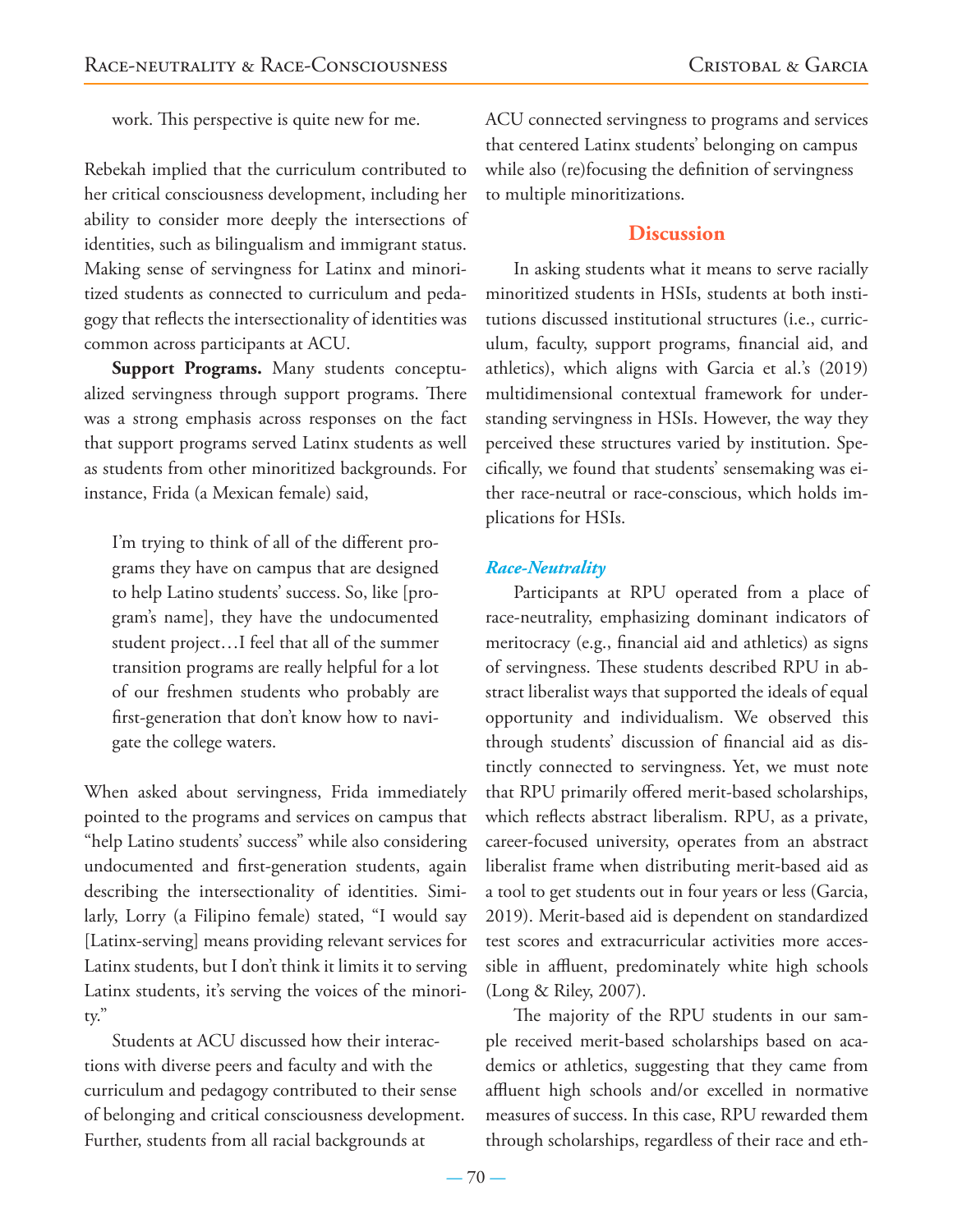nicity, upholding the values of meritocracy and equal opportunity. This is not to discount the important connections between funding and servingness but to highlight that merit-based support is often race-neutral and perpetuates white normative measures of academic excellence (Garcia, 2019).

A compelling finding was that racially minoritized students, particularly Latinx students at RPU, more than white students, operated through the race-neutral frame of minimization of race. Latinx students in the sample stated explicitly that it did not matter if there were faculty and curricula that centered diverse ways of knowing. Responses implied that these students instead favored white, mainstream institutional standards, such as faculty members' skill set in delivering a standardized, industry-based curriculum. This suggests that institutionalized race-neutrality can lead to internalized racism for racially minoritized students, as Garcia (2019) found evidence of race-neutral practices at RPU. Internalized racism has numerous implications, including impeding the ethnic identity development of racially minoritized students (Hilpolito-Delgado, 2010). An institution that operates from a race-neutral perspective potentially harms racially minoritized students by preventing their development as racialized beings, while those that provide curricular and co-curricular opportunities for students to explore their identities can enhance racial identity salience (Garcia et al., 2018; Guardia & Evans, 2008). This suggests that a campus culture that complacently complies with race-neutral standards supersedes other standards, such as curriculum and pedagogy, programming, and faculty that reflect diverse perspectives as important.

#### *Race-Consciousness*

All participants at ACU, regardless of race and ethnicity, discussed faculty interactions, curriculum and pedagogical approaches, and programs and services for Latinxs and minoritized students as the most salient contextual indicators of servingness. An emphasis on equity and justice seemed to be a part of the institutional fabric of ACU. Aligned with CRT, an institutional commitment to social justice contributed to students' ability to connect institutional support structures to their development of critical consciousness (Muñoz et al., 2012; Yosso, 2005).

A prevalent theme was students describing diverse peers and faculty as catalysts in thinking more deeply about their own identity as racialized beings (Hurtado et al., 2012; Museus, 2009). Students described professors who actively encouraged critical reflexivity, centered equity and justice in their curriculum and pedagogy, and engaged students in learning through collaborative relationships. Students were also able to provide concrete examples, tying the development of critical consciousness to interactions with faculty who validated their experiences as minoritized individuals through shared racialized experiences. Faculty with whom students could relate to through shared experiences helped them feel that their social identities are supported within the institution (Museus, 2009).

Additionally, students discussed how curricular and pedagogical and programmatic practices pushed them to think critically about their identity and the identity of others (Garcia, 2015; 2016). In students' sensemaking of servingness, they provided examples of how they linked the curriculum and pedagogy to the use of multilingual and cultural practices in the classroom, which, in turn, led to the development of critical consciousness for both white students and racially minoritized students (Paris & Alim, 2014). Furthermore, several Latinx students described specifically how incorporating their cultural histories into the curriculum gave voice to how they racially identify (Ladson-Billings & Tate, 2006). Students also made sense of programs that centered minoritized students as a core part of the institution's ability to serve them (Garcia, 2015). For students at ACU, interactions with diverse peers and faculty, culturally enhancing curriculum and pedagogy, and support programming for minoritized students were central indicators of servingness that not only contributed to their critical consciousness development (Ladson-Billings, 1995)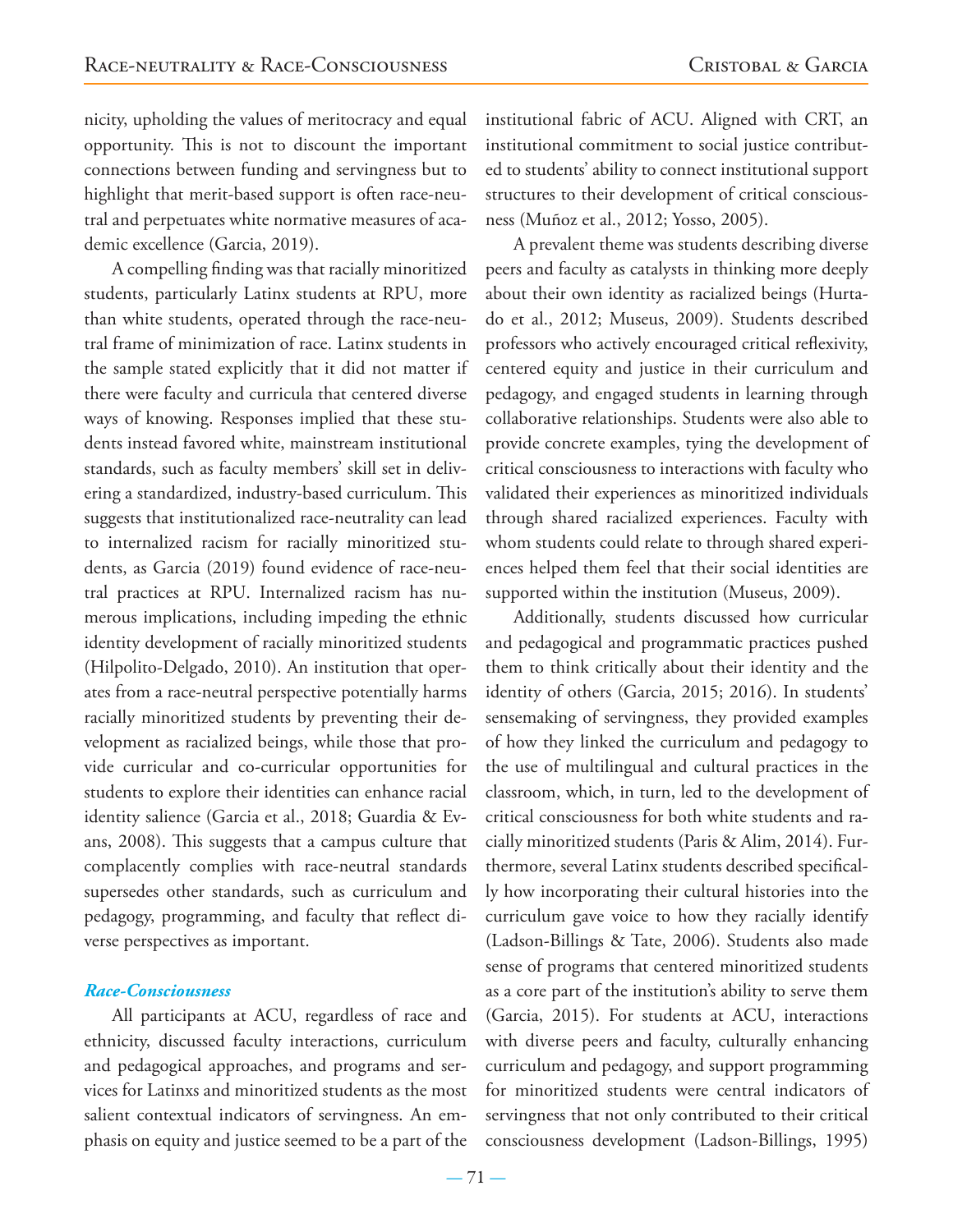but also to a sense of validation and belonging on campus (Maestas et al., 2007).

# **Implications for Research and Practice**

The contribution of this study to the literature on HSIs rests on its focus on student voices in defining servingness. HSIs, as colleges and universities not historically founded to serve Latinx students, must constantly negotiate what servingness looks like. As such, placing students' sensemaking at the locus of this work is vital in understanding how institutions can better address their needs.

In practice, HSIs should ask students what they need to succeed, thrive, and develop a holistic racial and ethnic identity. In talking to students, we found that they made sense of servingness by describing structural supports and their experiences within these support structures. This suggests that HSIs should leverage their institutional practices to enhance their ability to serve Latinx and minoritized students. Specifically, findings show that providing adequate financial aid, culturally enhancing curricula, and support programs for minoritized students is important (Garcia, 2019; Garcia et al., 2018; Covarubbias et al., 2020). Yet, these support structures cannot be race-neutral. In agreement with previous literature, this study found that establishing a Latinx-serving identity (Garcia, 2017) must couple compositional diversity with equity and justice centered curricula and pedagogy (Garcia et al., 2018, 2015; Baca et al., 2019; Doran, 2019), which studies find lower color-neutral perspectives, especially in white students (Jayakumar, 2015).

Future research should continue to explore how compositional diversity at HSIs leads to greater samerace and cross-race interactions with peers and faculty as connected to critical consciousness and identity development. Scholars should also look beyond sense of belonging as an important outcome for students and instead explore how HSIs enhance students' critical consciousness, civic engagement, and social agency (Garcia et al., 2018; Cuellar, 2015). Moreover, the

differences in students' desires to have diverse faculty and curricular structures across institutions should be explored further. Practices and norms, such as a lack of diverse faculty that is representative of the student body and a lack of cultural student programming, serve to threaten the livelihood of Latinx students (Vargas et al., 2019; Yosso et al., 2009). Finally, future research should examine how HSIs challenge oppressive structures in order to develop critical consciousness in students (Garcia, 2021; Paris & Alim, 2014). The purpose of this study was not to directly analyze the ways students make sense of culture and criticality in pedagogical, curricular and programmatic efforts; however, as our study makes apparent, students make sense of these practices differently by institution, which is reflective of race-conscious practices. In research, there must be a concerted effort to better understand exactly how HSIs are transforming their organizational structures to better serve minoritized students.

Finally, researchers and practioners must take care in recognizing hat the HSI designation is, in fact, racialized, with various assumptions connected to this identity as a result of varying biases and assumptions about Latinx people in general (Garcia, 2019). Institutions must confront biases inherent in operating as racialized institutions. For example, operating from a race-neutral lens can be problematic and detrimental for racially minoritized students. Moreover, HSIs must be aware of the implication of embracing a racialized organizational identity prior to engaging in institutional practices such as marketing, branding, and community outreach efforts. This is part of a long and complex continuum of servingness that HSIs will continue to navigate in the ensuing years.

# **Conclusion**

As the number of Latinxs entering postsecondary education increases, so does the number of HSIs. As such, scholars and practitioners must consider how these institutions are transitioning to better serve Latinx and minoritized students. This study contributes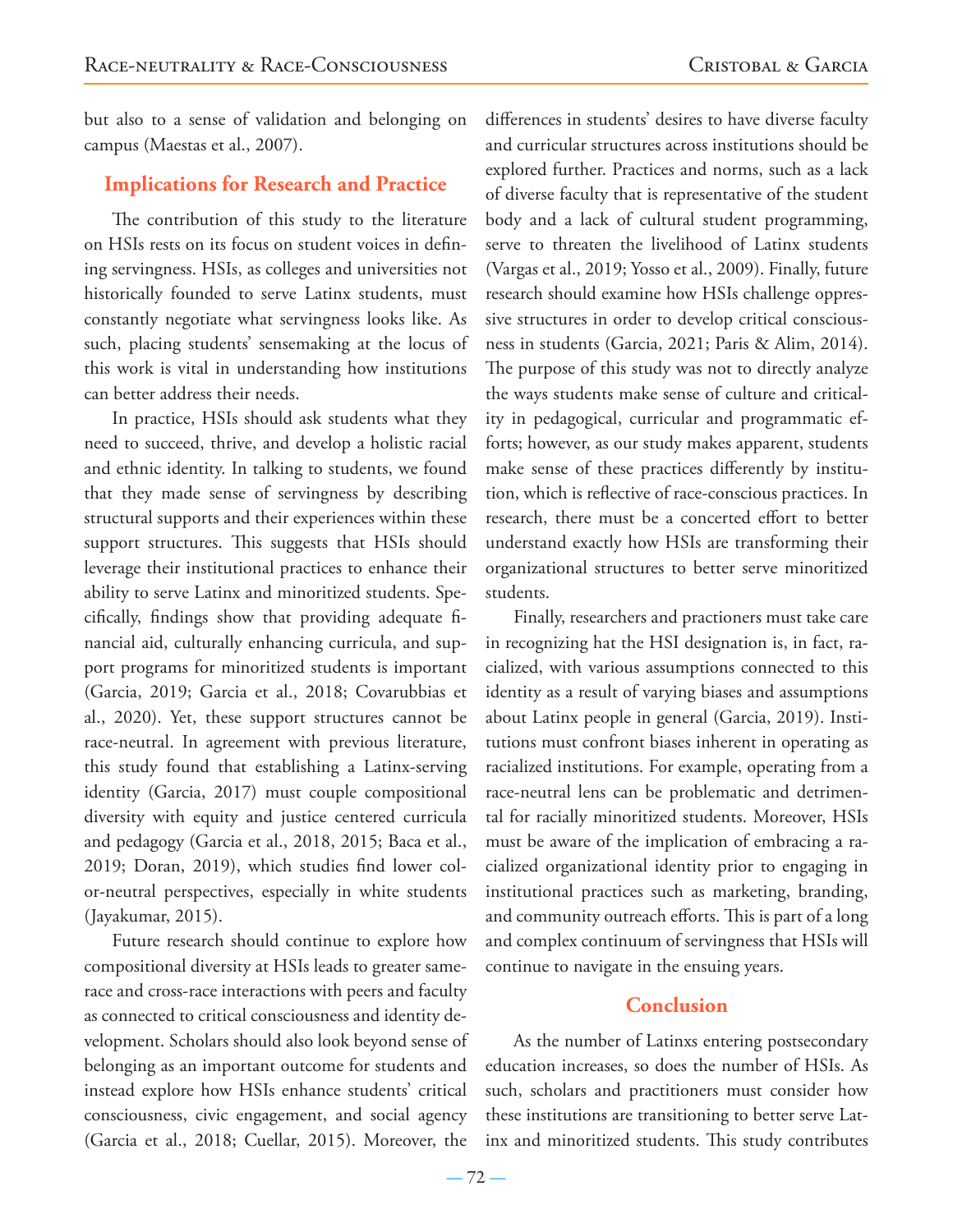to the growing knowledge about HSIs and their importance in the landscape of postsecondary education, with an emphasis on understanding the ways students within these institutions come to understand servingness.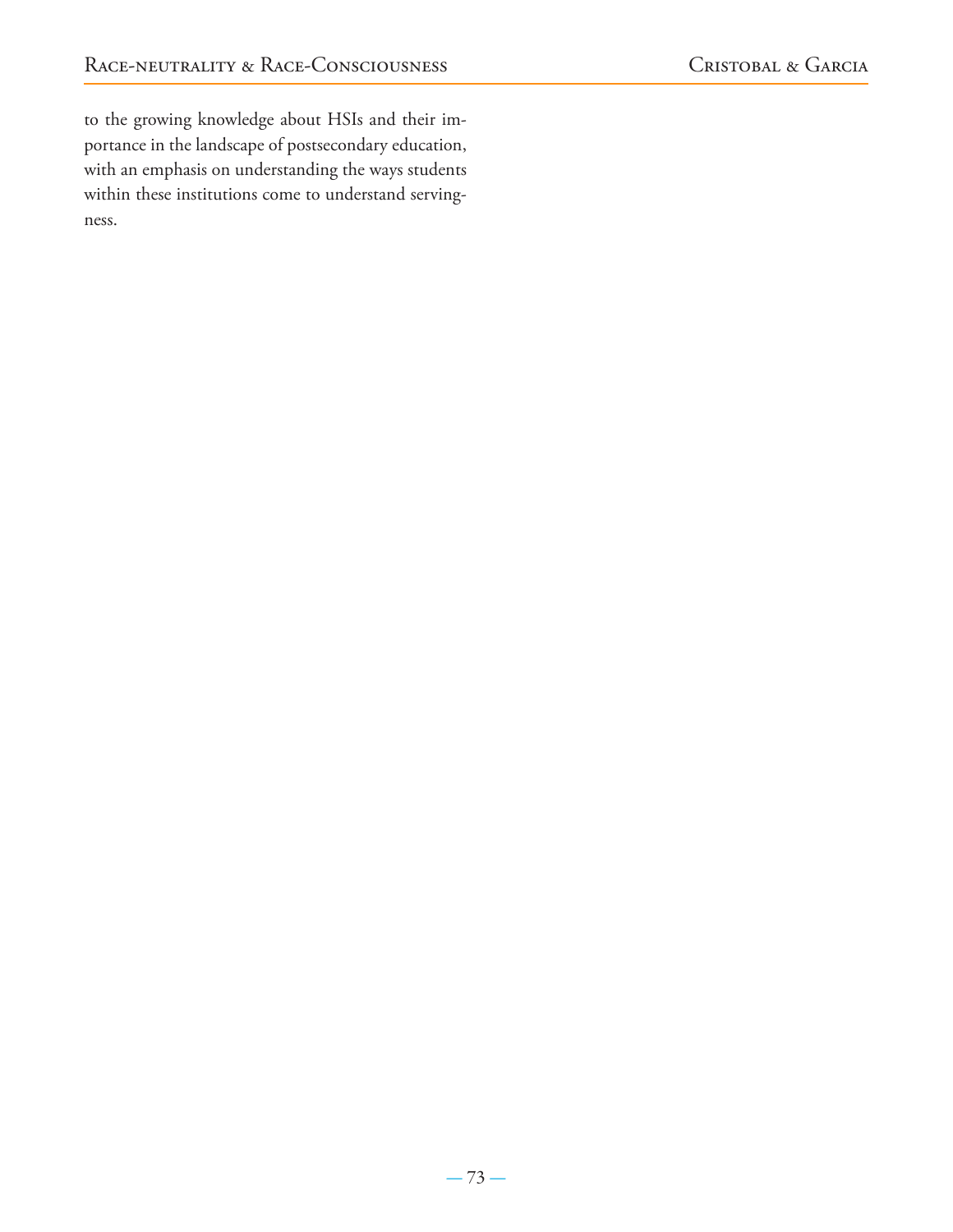# **References**

- Arana, R., Castañeda-Sound, C., Blanchard, S., & Aguilar, T.E. (2011). Indicators of persistence for Hispanic undergraduate achievement: Toward an ecological model. Journal of Hispanic Higher Education, 10(3), 237–251. doi: 10.1177/1538192711405058
- Arbelo-Marrero, F. & Milacci, F. (2016). A phenomenological investigation of the academic persistence of undergraduate Hispanic nontraditional students at Hispanic serving institutions. Journal of Hispanic Higher Education, 15(1), 22–40. doi: 10.1177/1538192715584192
- Abrica, E. J., García-Louis, C., & Gallaway, C. D. J. (2020). Antiblackness in the Hispanic-serving community college (HSCC) context: Black male collegiate experiences through the lens of settler colonial logics. *Race Ethnicity and Education*, *23*(1), 55–73. doi: 10.1080/13613324.2019.1631781
- Baca, I., Hinojosa, Y. I., & Wolff Murphy, S (2019). Bordered writers: Latinx identities and literacy practices at Hispanic-serving institutions. State University of New York.
- Bonilla-Silva, E. (2018). *Racism without racists: Color-blind racism and the persistence of racial inequality in America* (5th ed.). Rowman & Littlefield.
- Boyatzis, R. E. (1998). *Transforming qualitative information: Thematic analysis and code development*. Sage.
- Contreras, F. E., Malcom, L. E., & Bensimon, E. M. (2008). Hispanic-serving institutions: Closeted identity and the production of equitable outcomes for Latino/a students. In M. Gasman, B. Baez, & C. S. V. Turner (Eds.), *Understanding minority-serving institutions* (pp. 71–90). State University of New York.
- Covarubbias, R., Vazquez, A., Moreno, R., Estrada, J., Valle, I., & Zuñiga, K. (2020). Engaging families to foster holistic success of low-income, Latinx first-generation students at a Hispanic Serving Institution. In G. A. Garcia (Ed.), *Hispanic serving institutions (HSIs) in practice: Defining "servingness" at HSIs* (pp. 313–336). Information Age Publishing.
- Cuellar, M. (2015). Latina/o student characteristics and outcomes at four-year Hispanic-Serving Institutions (HSIs), emerging HSIs, and non-HSIs. In A.-M. Núñez, S. Hurtado, & E. Calderón Galdeano (Eds.), *Hispanic-serving institutions: Advancing research and transformative practices* (pp. 101–120). Routledge.
- Cuellar, M., & Johnson-Ahorlu, R.N. (2016). Examining the complexity of the campus racial climate at a Hispanic serving community college. Community College Review, 44(2), 135–152. doi: 10.1177/0091552116632584
- Delgado, R. & Stefancic, J. (2001). *Critical race theory: An introduction*, (pp. 1–14). New York University Press.
- Doran, E. (2019). Developmental instructors in the contact zone: Perspectives from Hispanic-serving community colleges. In I. Baca, Y. I. Hinojosa, & S. Wolff Murphy (Eds.), *Bordered writers: Latinx identities and literacy practices at Hispanic-serving institutions* (p. 37–51). State University of New York.
- *Excelencia* in Education. (2017). *Hispanic-serving institutions (HSIs): 2015–2016*. http://www.edexcelencia.org/gateway/ download/29689/1504618448
- *Excelencia* in Education. (2021). *Hispanic-serving institutions (HSIs): 2019–20.* https://www.edexcelencia.org/research/ publications/hispanic-serving-institutions-hsis-2019-2020
- Flores, S. M., & Park, T. J. (2015). The effect of enrolling in a minority-serving institution for Black and Hispanic students in Texas. *Research in Higher Education*, *56*(3), 247–278. doi: 10.1007/s11162-014-9346-7
- Gallagher, C. A. (2003). Color-blind privilege: The social and political functions of erasing the color line in post race America. *Race, Gender & Class*, 22–37.
- Garcia, G. A. (2015). Using organizational theory to study Hispanic-serving institutions: An imperative research agenda. In A.-M Nùñez, S. Hurtado, & E. Calderón Galdeano (Eds.), Hispanic-Serving Institutions (pp. 96-112). Routledge.
- Garcia, G. A. (2016). Complicating a Latina/-o serving identity at a Hispanic Serving Institution. The Review of Higher Education, 40(1), 117-143. doi: 10.1353/rhe.2016.0040
- Garcia, G. A. (2017). Defined by outcomes or culture? Constructing an organizational identity for Hispanic-Serving Institutions. American Education Research Journal, 54(1S), 111S-134S. doi:10.3102/0002831216669779
- Garcia, G. A. (2018). What does it mean to be Latinx-serving? Testing the utility of the Typology of HSI Organizational Identities. Association of Mexican American Educators Journal, 11(3), 109-138. doi: 10.24974/amae.11.3.363
- Garcia, G. A. (2019). Becoming Hispanic-Serving Institutions: Opportunities at Colleges and Universities. Johns Hopkins University.
- Garcia, G. A. (2021). A love letter to HSI grant seekers/implementers and the federal agencies that fund them: Defining servingness in research, practice, & policy. Journal of the Alliance for Hispanic Serving Institution Educators, 1(1), 1-14.
- Garcia, G. A., & Okhidoi, O. (2015). Culturally relevant practices that "serve" students at a Hispanic Serving Institution. Innovative Higher Education, 40(4). doi:10.1007/ s10755-015-9318-7
- Garcia, G. A., Patrón, O. E., Ramirez, J. J., & Hudson, L. T. (2018). Identity salience for Latino male collegians at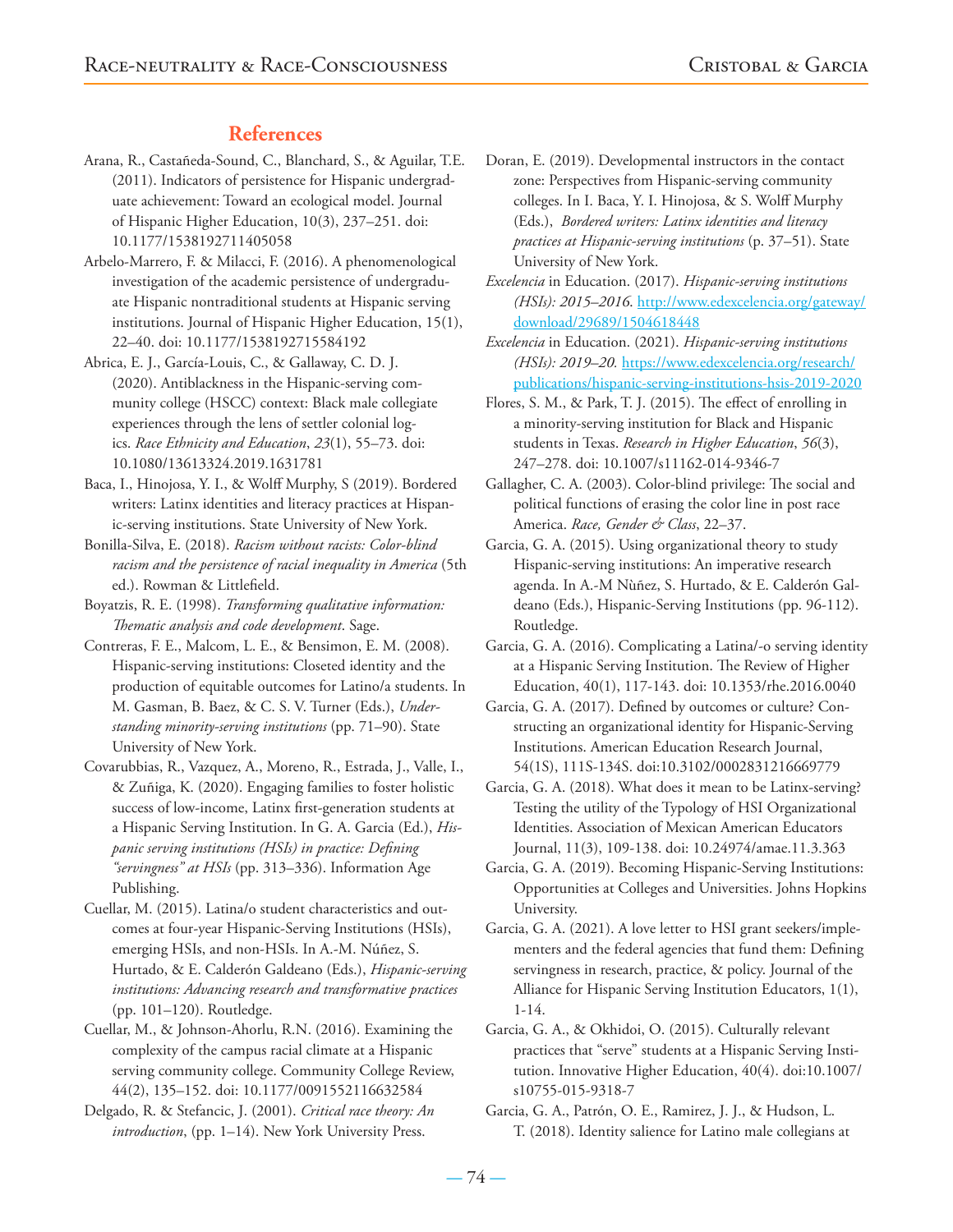Hispanic Serving Institutions (HSIs), emerging HSIs, and non-HSIs. Journal of Hispanic Higher Education, 17(3), 171-186. doi: 10.1177/1538192716661907

- Garcia, G. A., Núñez, A. M., & Sansone, V. A. (2019a). Toward a multidimensional conceptual framework for understanding "servingness" in Hispanic-serving institutions: A synthesis of the research. Review of Educational Research, 89(5), 745-784. doi: 10.3102/0034654319864591
- Garcia, G. A., Ramirez, J. J., Patrón, O. E., & Cristobal, N. L. (2019b). Constructing an HSI organizational identity at three Hispanic-Serving Institutions in the Midwest: Ideal vs. current identity. The Journal of Higher Education. doi: 10.1080/00221546.2018.1522198
- Guardia, J. R. & Evans, N. J. (2008). Factors influencing the ethnic identity development of Latino fraternity members at a Hispanic serving institution. *Journal of College Student Development*, *49*(3), 163–181. doi: 10.1353/csd.0.0011
- Hipolito-Delgado, C. P. (2010). Exploring the etiology of ethnic self-hatred: Internalized racism in Chicana/o and Latina/o college students. *Journal of College Student Development*, *51*(3), 319–331. doi: 10.1353/csd.0.0133
- Hurtado, S., Alvarez, C. L., Guillermo-Wann, C., Cuellar, M., & Arellano, L. (2012). A model for diverse learning environments. In J. C. Smart & M. B. Paulsen (Eds.), *Higher education: Handbook of theory and research* (pp. 41–122). Springer.
- Jayakumar, U.M. (2015). The shaping of postcollege colorblind orientation among whites: Residential segregation and campus diversity experiences. *Harvard Educational Review*, *85*(4), 609–645. doi: 10.17763/0017-8055.85.4.609
- Jones, V. A. (2017). Black student leaders' race-conscious engagement: Contextualizing racial ideology in the current era of resistance. Journal of Critical Scholarship on Higher Education and Student Affairs, 3(1), 78–99. Retrieved from https://ecommons.luc.edu/jcshesa/vol3/iss1/7/
- Kovats Sánchez, G. (2021). "If we don't do it, nobody is going to talk about it": Indigenous students disrupting Latinidad at Hispanic-serving institutions. *AERA Open*, *7*(1), 1–13. doi: 10.1177/23328584211059194
- Ladson-Billings, G. (1998). Just what is critical race theory and what's it doing in a nice field like education? *International Journal of Qualitative Studies in Education*, *11*(1), 7–24.
- Ladson-Billings, G., & Tate, W. F. (2006). Toward a critical race theory of education. In A. D. Dixson, C. K. Rousseau (Eds.), *Critical race theory in education: All God's children got a song* (pp. 11–30). Routledge.
- Long, B. T. & Riley, E. (2007). Financial aid: A broken bridge to college access? *Harvard Educational Review*, *77*(1),

39–63.doi: 10.17763/haer.77.1.765h8777686r7357

Maestas, R., Vaquera, G. S., Zehr, L. M. (2007). Factors impacting sense of belonging at Hispanic-Serving Institution. *Journal of Hispanic Higher Education*, *6*(3), 237–56. doi: 10.1177/1538192707302801

Merriam, S. B. (2009). *Qualitative research: A guide to design and implementation*. Jossey-Bass.

- National Center for Education Statistics. (2018). *The Condition of Education 2018 (NCES 2018 144)*. U.S. Department of Education.
- Núñez, A.-M., Crisp, G., & Elizondo, D. (2016). Mapping Hispanic-Serving Institutions: A typology of institutional diversity. *The Journal of Higher Education*, *87*(1), 55–83. doi: 10.1353/jhe.2016.0001
- Paris, D., & Alim, H. S. (2014). What are we seeking to sustain through culturally sustaining pedagogy? A loving critique forward. *Harvard Educational Review*, *84*(1), 85–100. doi: 10.17763/haer.84.1.982l873k2ht16m77
- Pirtle, W. N., Brock, B., Aldonza, N. Leke, K., & Edge, D. (2021). "I didn't know what anti-Blackness was until I got here": The unmet needs of Black students at Hispanic-Serving Institutions. *Urban Education*. Advanced online publication. doi: 10.1177/00420859211044948
- Reguerín, P. G., Poblete, J., Cooper, C. R., Sánchez Ordaz, A., & Moreno, R. (2020). Becoming a racially just Hispanic Serving Institution (HSI). In G. A. Garcia (Ed.), *Hispanic serving institutions (HSIs) in practice: Defining "servingness" at HSIs* (pp. 41–59). Information Age Publishing.
- Rodríguez, A., & Calderón Galdeano, E. (2015). Do Hispanic-serving institutions really underperform? Using propensity score matching to compare outcomes of Hispanic-serving and non-Hispanic-serving institutions. In A.-M. Núñez, S. Hurtado, & E. Calderón Galdeano (Eds.), *Hispanic-serving institutions: Advancing research and transformative practice* (pp. 196–217). Routledge.
- Sanchez, M. E. (2019). Perceptions of campus climate and experiences of racial microaggressions for Latinos at Hispanic-serving institutions. *Journal of Hispanic Higher Education*, *18*(3), 240–253. doi: 10.1177/1538192717739351
- Serrano, U. (2020). 'Finding home': Campus racial microclimates and academic homeplaces at a Hispanic-serving institution. *Race Ethnicity and Education*. Advanced online publication. doi: 10.1080/13613324.2020.1718086
- Solórzano, D. G., & Yosso, T. J. (2001). From racial stereotyping and deficit discourse toward a critical race theory in teacher education. *Multicultural education*, *9*(1), 2–8.
- Speight, S. L. (2007). Internalized racism: One more piece of the puzzle. *The Counseling Psychologist*, *35*(1), 126–134. Stake, R. E. (2006). *Multiple case study analysis*. Guilford Press.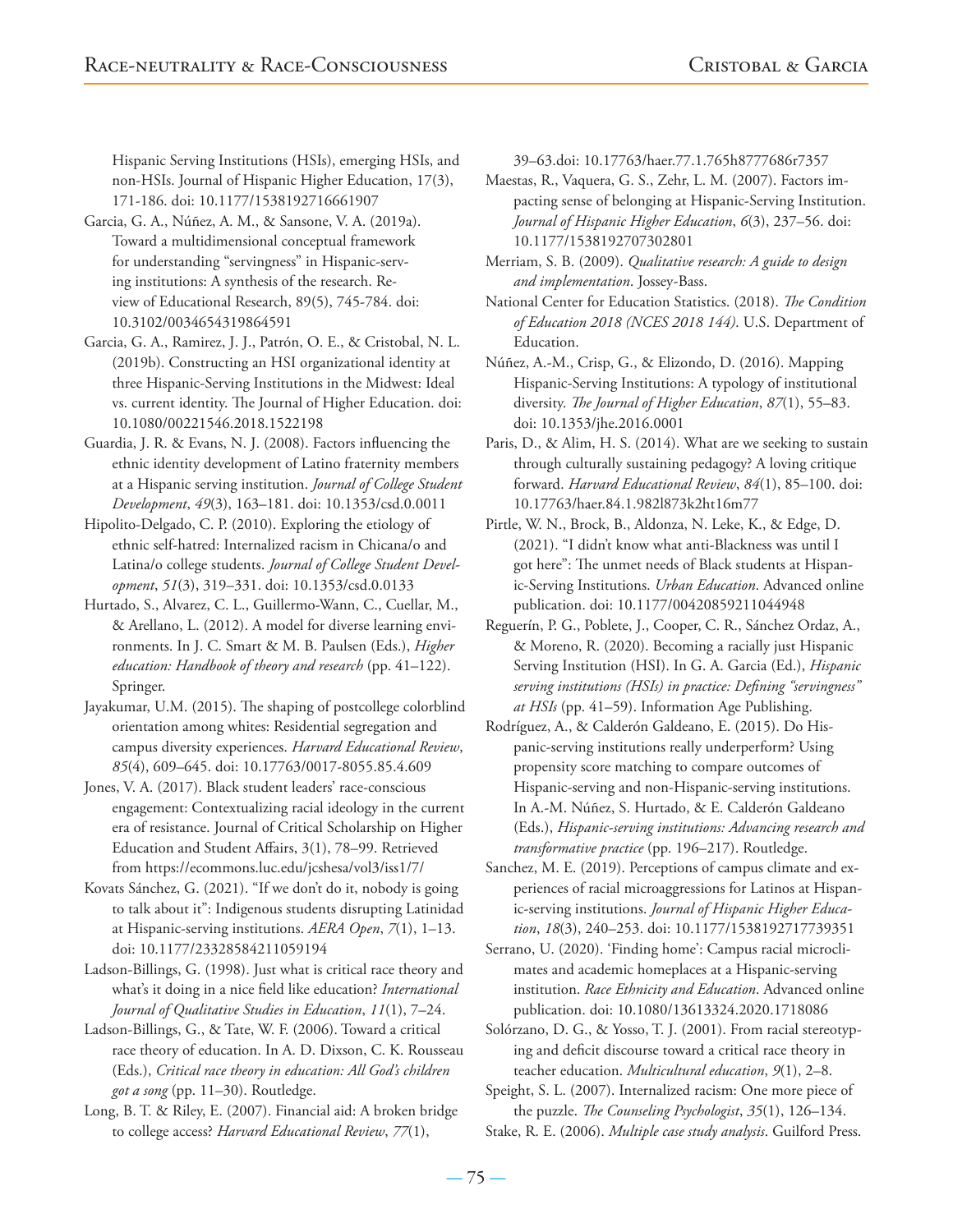Stepler, R., & Lopez, M. H. (2016). *U.S. Latino population growth and dispersion has slowed since onset of the great recession*. Pew Research Center.

Squire, D. D. (2016). Engaging race and power in higher education organizations through a critical race institutional logics perspective framework. Journal of Critical Scholarship on Higher Education and Student Affairs, 2(1), 106–122. Retrieved from https://ecommons.luc.edu/jcshesa/vol2/iss1/8

Valdez, P. L. (2015). An overview of Hispanic-serving institutions' legislation: Legislation policy formation between 1979 and 1992. In J. P. Mendez, I. F. A. Bonner, J. Méndez-Negrete, & R. T. Palmer (Eds.), Hispanic-serving institutions in American higher education: Their origin, and present and future challenges (pp. 5–29). Stylus.

Vargas, N., Villa-Palomino, J., & Davis, E. (2019). Latinx faculty representation and resource allocation at Hispanic Serving Institutions. Race Ethnicity and Education, 23(1), 39–54. doi: 10.1080/13613324.2019.1679749

Yin, R. K. (2009). *Case study research: Design and methods* (4th ed.). Sage.

Yosso, T.J., Smith, W.A., Ceja, M., Solórzano, D.G. (2009). Critical race theory, racial microaggressions, and campus racial climate for Latina/o undergraduates. *Harvard Educational Review*, *79*(4), 659–786. doi: 10.17763/ haer.79.4.m6867014157m707l

Yosso, T. J. (2005). Whose culture has capital? A critical race theory discussion of community cultural wealth. *Race ethnicity and education*, *8*(1), 69–91.

Zuberi, T. (2011). Critical race theory of society. *Connecticut Law Review*, *43*(5), 1573–1591.

# **Recommended Citation:**

Cristobal, N., & Garcia, G. A. (2022). Raceneutrality and race-consciousness in students' sensemaking of "servingness" at two Hispanic Serving Institutions. *Journal of Critical Scholarship on Higher Education and Student Affairs*, *6*(1), 58-79.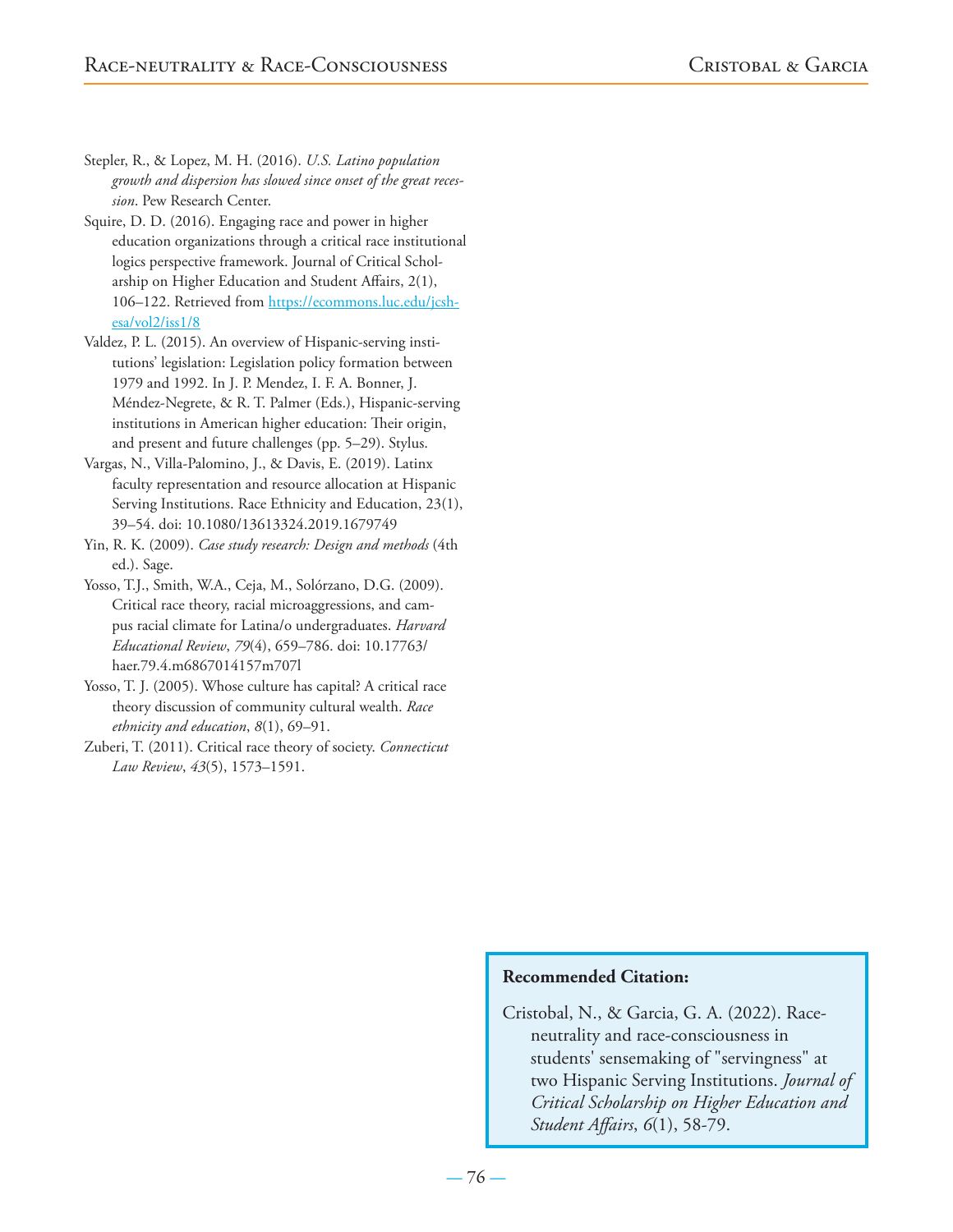| Pseudonym          | Institution | Race                                 | Gender           | Year          | Major                                   |
|--------------------|-------------|--------------------------------------|------------------|---------------|-----------------------------------------|
| Amy                | <b>RPU</b>  | Black/Native/<br>Colombian/<br>Irish | Male             | Sophomore     | <b>Business Administration</b>          |
| Anabel             | <b>RPU</b>  | Hispanic                             | Female           | Junior        | Nursing                                 |
| Angelica           | <b>RPU</b>  | Caucasian                            | Female           | Senior        | Graphic Design                          |
| Angie              | <b>ACU</b>  | Other                                | Female           | Junior        | Human Resource<br>Development           |
| Arthur             | <b>ACU</b>  | Asian                                | Male             | Junior        | Finance                                 |
| Augusto            | <b>ACU</b>  | Asian-Pakistani                      | Male             | Graduate      | Theater                                 |
| Beckey             | <b>ACU</b>  | African                              | Female           | Junior        | Biology                                 |
| Bee                | <b>ACU</b>  | 2 or more races                      | Female           | Graduate      | Community/Teacher<br>Leadership         |
| Bernadette         | <b>ACU</b>  | Mexican Irish<br>American            | Female           | Graduate      | <b>School Counseling</b>                |
| Blue               | <b>ACU</b>  | Latina Mexican Female<br>American    |                  | Junior        | Psychology/ Social Work                 |
| <b>Bob Baffert</b> | <b>ACU</b>  | Caucasian                            | Male             | Grad-at-large | Accounting                              |
| <b>Bobby</b>       | <b>RPU</b>  | Mixed                                | Male             | Senior        | <b>Culinary Arts</b>                    |
| <b>Brendle</b>     | <b>ACU</b>  | <b>Black</b>                         | Female           | Sophomore     | Psychology                              |
| Carmen             | <b>ACU</b>  | Mexican<br>American                  | Woman/<br>Female | Graduate      | <b>Educational Leadership</b>           |
| Deandre            | <b>RPU</b>  | African<br>American                  | Male             | Junior        | Medical Assistant                       |
| Dee                | <b>ACU</b>  | Caucasian/<br>American               | Female           | Senior        | Political Science                       |
| Elizabeth          | <b>RPU</b>  | Caucasian                            | Female           | Senior        | Allied Health Studies                   |
| Frank Davita       | <b>ACU</b>  | Hispanic                             | Male             | Junior        | Accounting                              |
| Frida              | <b>ACU</b>  | Mexican                              | Female           | Junior        | Sociology/Women's and<br>Gender Studies |
| Future             | <b>RPU</b>  | African<br>American                  | Male             | Junior        | <b>Business Administration</b>          |

**— Table 1 —** *Participant Demographics*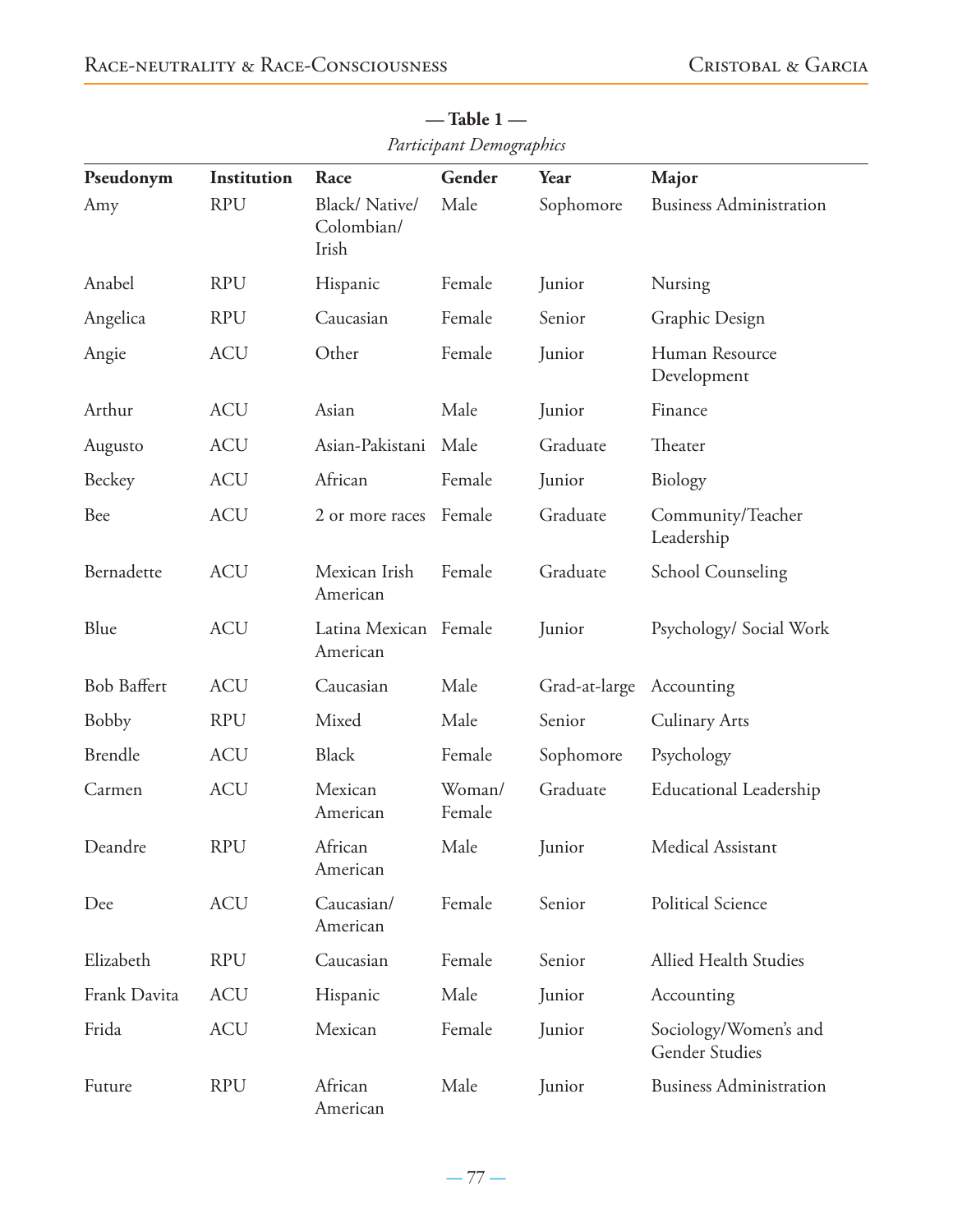| Pseudonym     | Institution | Race                      | Gender | Year          | Major                          |
|---------------|-------------|---------------------------|--------|---------------|--------------------------------|
| Grace Collins | <b>ACU</b>  | Black/Haitian<br>American | Female | Junior        | Psychology                     |
| Gzus          | <b>ACU</b>  | Human                     | Male   | Freshman      | Psychology                     |
| Heather       | <b>RPU</b>  | Caucasian                 | Female | Senior        | Allied Health Studies          |
| Irma          | <b>RPU</b>  | American<br>Mexican       | Female | Junior        | Nursing                        |
| Jade          | <b>RPU</b>  | African<br>American       | Female | Senior        | Allied Health Studies          |
| Jay           | <b>RPU</b>  | Hispanic                  | Male   | Sophomore     | Paralegal                      |
| Joe           | <b>ACU</b>  | White                     | Male   | Grad-at-large | Undecided                      |
| John          | <b>ACU</b>  | White/Italian             | Male   | Graduate      | Counseling                     |
| Juanita       | <b>RPU</b>  | Hispanic                  | Female | Junior        | <b>Culinary Arts</b>           |
| Julia Roberts | <b>RPU</b>  | White                     | Male   | Junior        | <b>Business Administration</b> |
| June          | <b>ACU</b>  | White                     | Female | Graduate      | Counseling                     |
| Kirsten       | <b>RPU</b>  | Hispanic                  | Female | Junior        | <b>Business Administration</b> |
| Lili          | <b>ACU</b>  | Hispanic                  | Female | Senior        | Social Work                    |
| Lorry         | <b>ACU</b>  | Filipino                  | Female | Junior        | Early Childhood<br>Development |
| Manny         | <b>RPU</b>  | Hispanic                  | Male   | Senior        | <b>Business Management</b>     |
| Marie         | <b>RPU</b>  | Hispanic                  | Female | Junior        | Allied Health Studies          |
| Marty         | <b>RPU</b>  | White                     | Male   | Junior        | <b>Business Administration</b> |
| Mike Vick     | <b>RPU</b>  | White                     | Male   | Junior        | <b>Business Finance</b>        |
| Mireya        | <b>RPU</b>  | Hispanic/<br>Latina       | Female | Sophomore     | Medical Assistant              |
| Future        | <b>RPU</b>  | African<br>American       | Male   | Junior        | <b>Business Administration</b> |
| Morgan        | <b>ACU</b>  | White/<br>Caucasian       | Female | Senior        | Psychology                     |
| Nikki         | <b>ACU</b>  | Latina                    | Female | Graduate      | <b>Educational Leadership</b>  |
| Pablo         | <b>ACU</b>  | Latino                    | Male   | Senior        | Secondary Education            |

**— Table 1 (continued)—** *Participant Demographics (N = 63)*